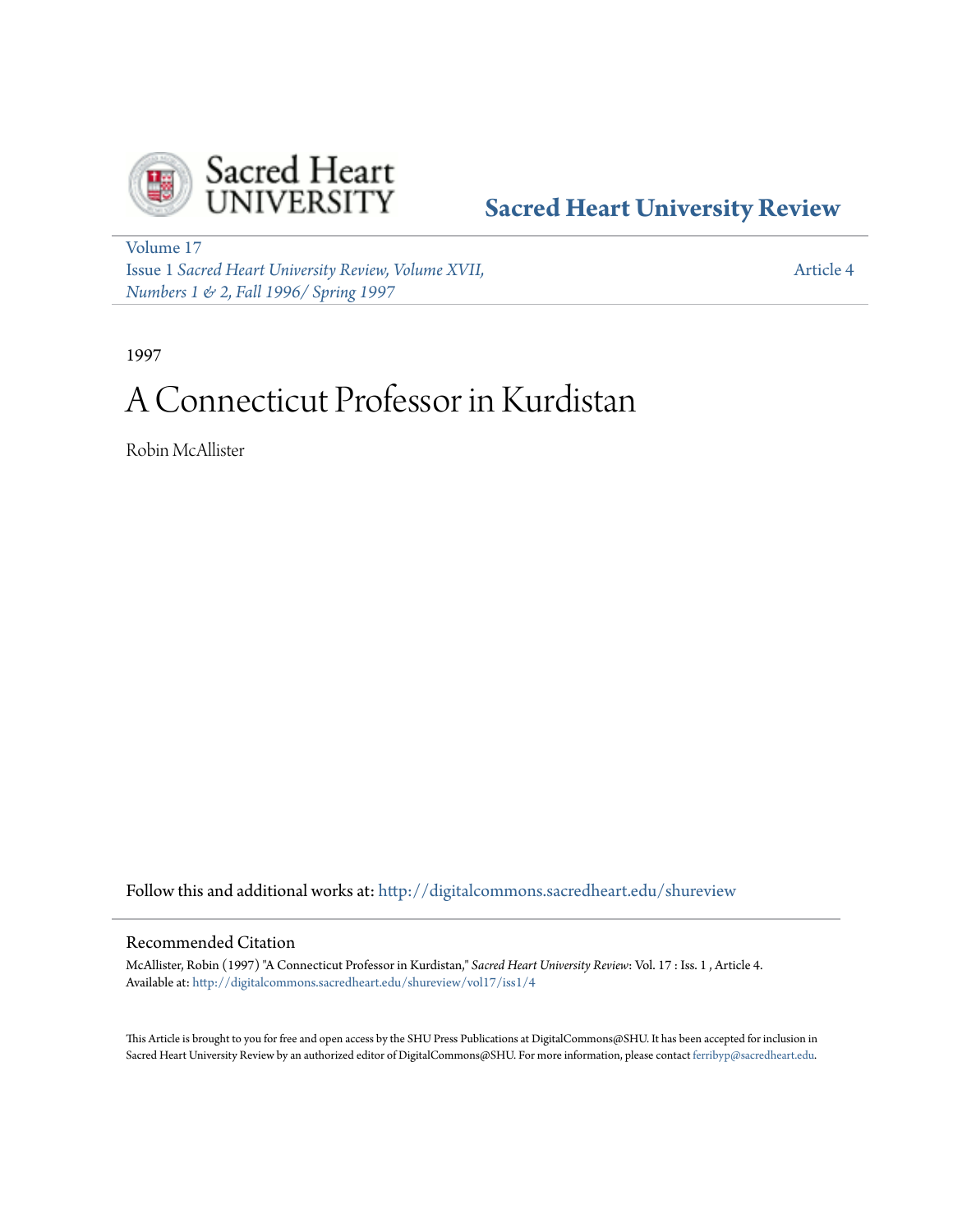# A Connecticut Professor in Kurdistan

# **Cover Page Footnote**

Robin McAllister is Associate Professor of English at Sacred Heart University. This is an edited version of a journal he kept during a project for a non-governmental organization working in Northern Iraq under NATO and U.N. protection.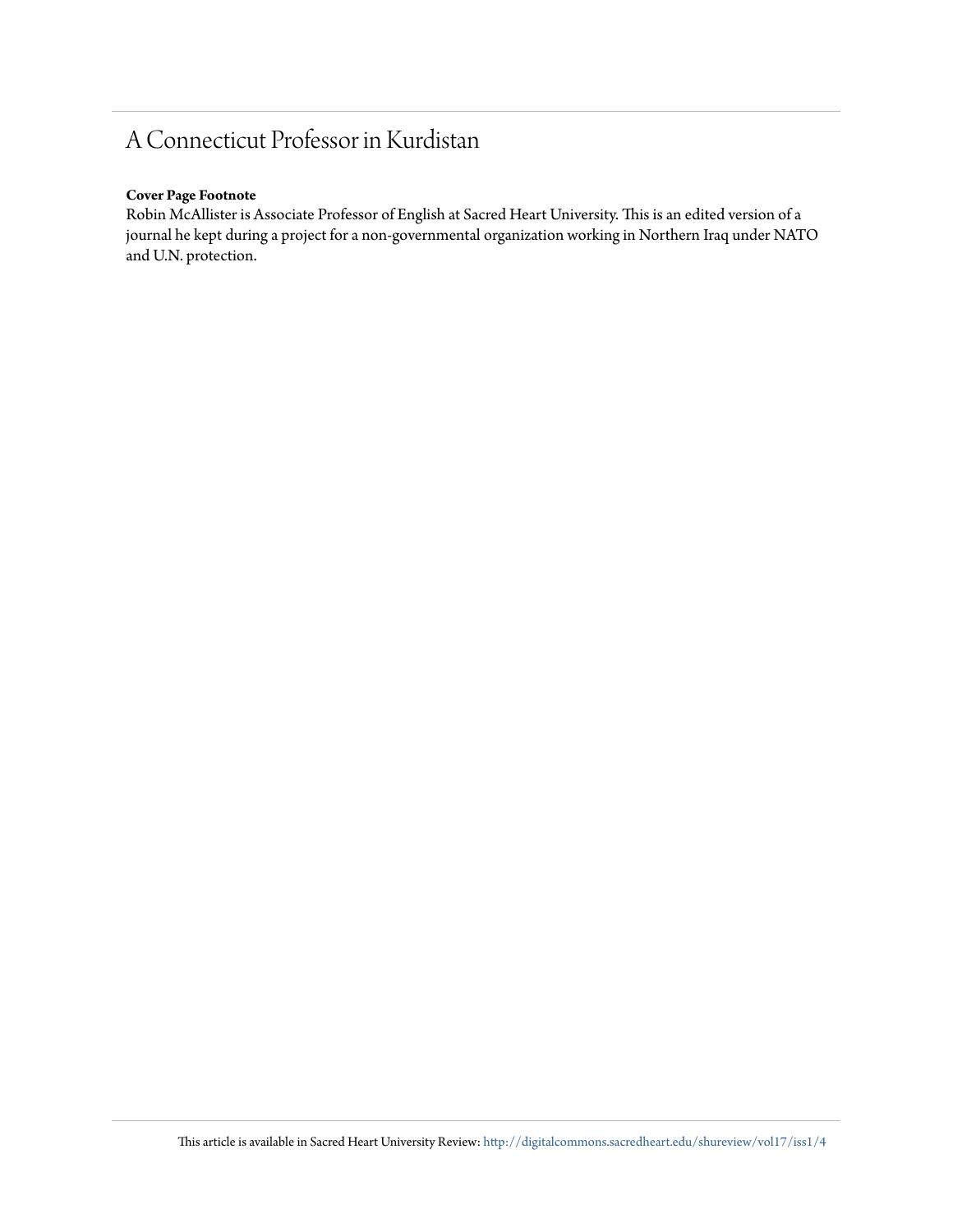# A Connecticut Professor in Kurdistan

 On the morning of June 6, 1996, as I pass through the final police check and metal detector at the domestic terminal of Ataturk Airport in Istanbul, Turkey, to board my flight for Diyarbakir in southeastern Turkey, one entire counter is reserved for checking guns on the flight. I am passing through the gates of my ordinary academic world into another world, conflicted by war, where the traces and ruins of ancient cultures persist alongside modern gas stations and shopping towers. I am traveling into Mesopotamia, the land between the Tigris and Euphrates rivers, the cradle of the Cradle of Civilization, a cradle endlessly rocking.

 A French NGO (Non-Governmental Organization), DIA (for Dialogue), has invited me to come to Kurdistan in northern Iraq to help Kurdish teachers of English improve their English. DIA (or TDC, its consortium acronym in alliance with another aid group) builds youth centers and provide educational and social services for young people enduring life in conflicted, war-ravaged societies like Kurdistan, Bosnia, and the Gaza Strip. It may be too late to change the attitudes of the older generation at war with each other, but perhaps young people can begin to learn to resolve the conflicts their parents cannot.

 I've never felt farther from home as I climb down the plane steps onto the tarmac. From the door of the plane I can see bunkers, gun emplacements, tanks, and armored personnel carriers everywhere. There are even dummy soldiers, similar to scarecrows, set up along the runways and the perimeter fences to give the illusion of troops on constant patrol. I see plenty of troops already, lined up along our path into the terminal with automatic rifles. I feel strangely at home, though, as if I have seen these baked plains,

Robin McAllister is Associate Professor of English at Sacred Hearrt University. This is an edited version of a journal he kept during a project for a non-governmental organization working in Northern Iraq under NATO and U.N. protection.

intensely blue sky, and mountains in the distance before. Southeastern Turkey, Turkish Kurdistan, resembles my childhood home in eastern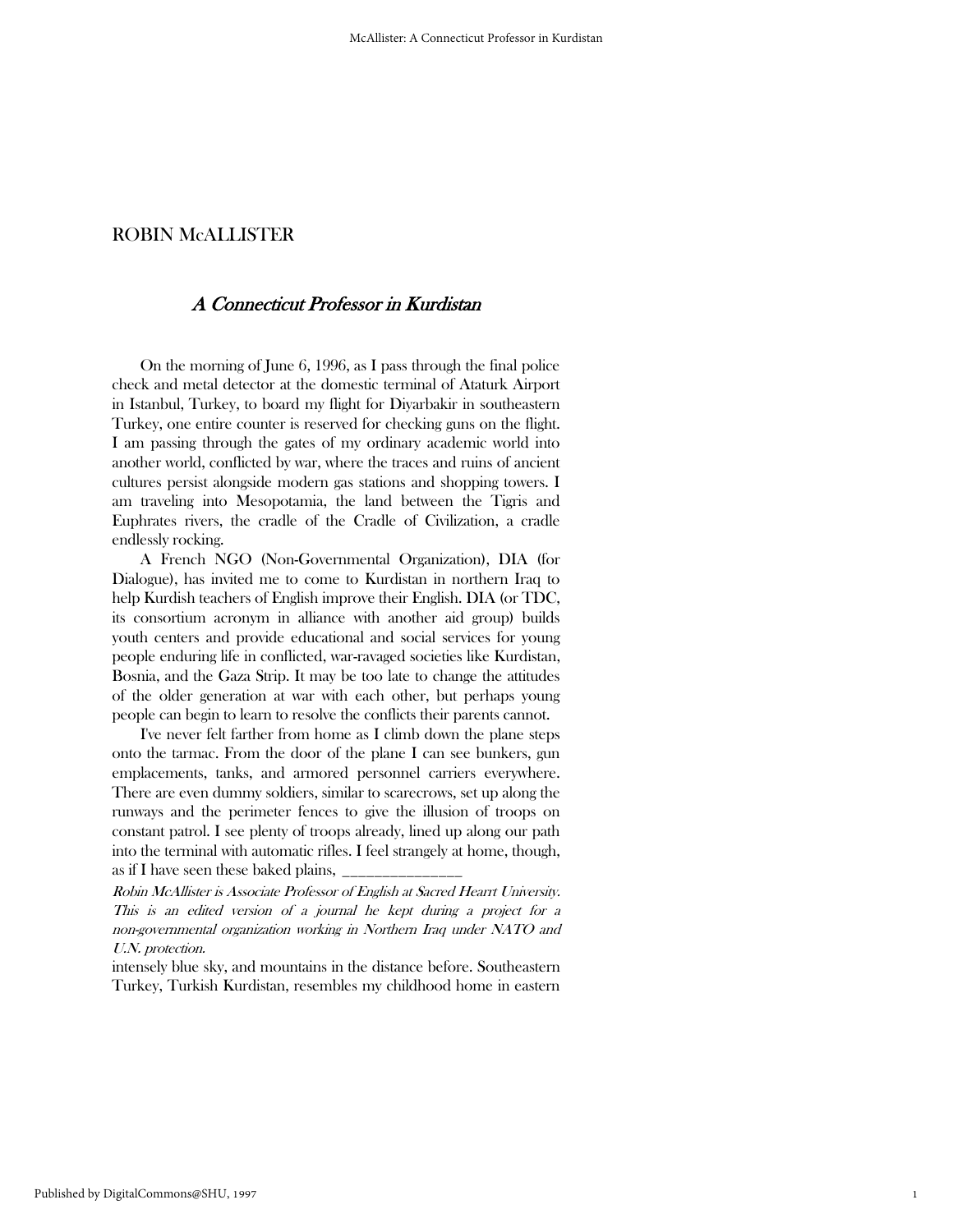Colorado ─ high plains, mesas, gulches, mountains on the horizon, high, empty sky. For some, this and eastern Colorado are God-forsaken landscapes, but I find reassurance in these wide open frontier places. Already my trip to Kurdistan is assuming a new dimension. In traveling here I am in some ways traveling back into my own past to a childhood in the American West left far behind me in my urban life as a professor in Connecticut. Perhaps I can empathize more with the people I meet or visualize better the events that have happened here  $-$  from the Bible through the Gulf War  $-$  as a result of having grown up in the rural high plains of the West.

 Outside an ancient city gate, we stop to fill the taxi up with gas. I get out of the car to look at a huge stone caravansary, wondering when the last camel caravan passed through here. Little boys come up to look at the stranger as I stretch my legs and gaze around at the huge crumbling Roman walls that flank the road. We bounce down a narrow dirt road heavily rutted and full of pot-holes. We are following a river, the Tigris, crossed by an arched Roman bridge. It is still early enough in the morning for swallows to be working the river meadows, circling and swooping.

 My driver pulls around tractors, donkeys drawing wagons. I've left the urban Istanbul of early morning Ataturk airport far behind me. We have to drive off on the shoulder every time a huge cargo truck comes toward us. Now we slow down for a flock of geese in the road, and suddenly we're in a village. Someone has stacked cattle dung on the top of the stone walls to dry. The cattle turn their skinny flanks away and stare at us as we nose the car around a cow and calf sunning themselves on the road. In these rolling hills and ravines the only sign of man's presence are the huge electrical towers, lines stretched between them, marching over the sunburned hillsides. On top of one platform a large, white stork with black markings, is feeding her fledglings at the huge stick nest she has built.

 I open a bottle of water, purchased hours ago in Istanbul, and offer my driver a drink; he waves it away. I'm suffering already from the dry heat blowing through the car. The hills appear to be deeply eroded layers of sandstone and limestone. As I look down into the dry bed of an arroyo, I see two little boys herding a flock of turkeys back up toward the road, and now we are passing their village down in a stream valley, a small mosque without a minaret, a ``zigguret'' is the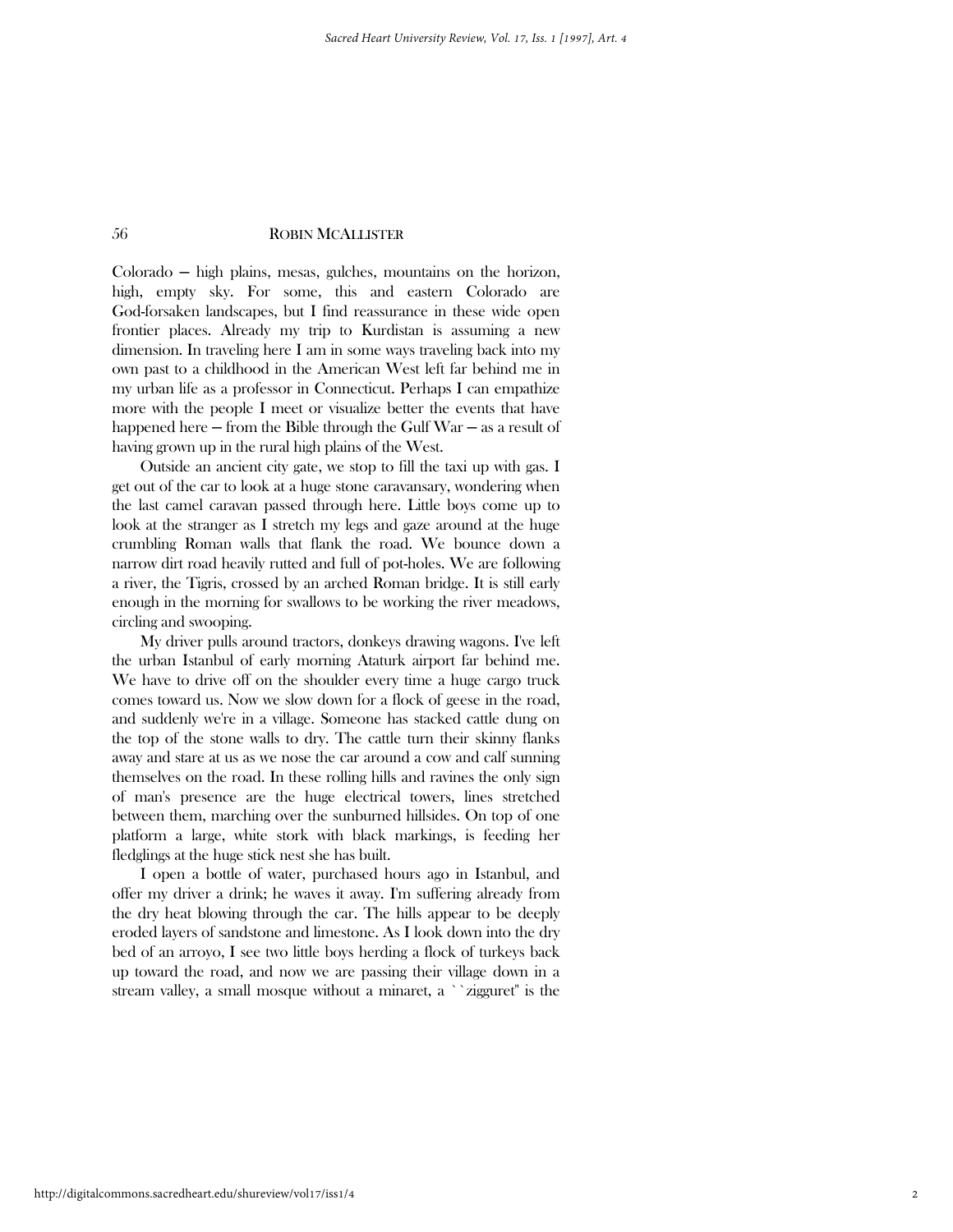word I seem to hear the driver say, which reminds me of the ancient religious structures built by the Akadians and Babylonians. If this river valley were in Colorado, it would be lined with cottonwoods and willows; here there are dense stands of poplars, crowded in close to each other so they will grow straight to be cut and used for framing roofs and other construction. Fields have been planted with what look like thick bushes, but are grapes, grown not for wine, but for raisins. A tiny black donkey foal, all by himself apparently, waits motionless against an embankment off the road. Another army checkpoint. I reach my passport through the window to a young soldier, who flips through it, hands it back, and motions us past the armored personnel carriers parked along the side of the road.

 Now the mountains are closer. We wind up and down hills alongside the river. From here the mountains look as barren as those in the California desert or Baja California. In the intense heat of this summer afternoon it is hard to picture the scenes of Kurds fleeing through snow-covered mountain passes toward Turkey. We are skirting long lines of trucks, driving fast to get to the border crossing, passing a procession of trucks which is moving into a new position closer to the border. All of a sudden we have caught up with a truck full of soldiers; they stare at our car as they sit in the back holding their rifles. We are entering another town, Cisre: some ancient walls along the road among the shops, cans of gasoline for sale, cargo trucks, cattle lying down in the divider strips in the middle of the road. With trucks, spare parts, tires everywhere, this small town revolves around the truck as it once revolved around the camel caravans crossing the borders.

 The border crossing is a no-man's-land of asphalt, parked trucks and taxis, police with automatic rifles, Kurdish, Turkish, and Iraqi drivers in soiled slacks and long sleeved shirts, a few families waiting to cross into Kurdistan, even three or four other Westerners, Italian NGO workers trying to get back from Iraq to catch a plane from Diyarbakir. There is a jumble of small shops and kiosks providing snacks, telephone, and copy service, but my destination for the next few hours is a long stucco building with a crowd of men around a small window surrounded by a metal railing: ``Visa Check.'' It is so hot that even the drivers are draping newspapers and towels over their heads to provide some shade. I need to hand in my passport and ``ordre de mission'' before I can cross the border. It is first come, first served, and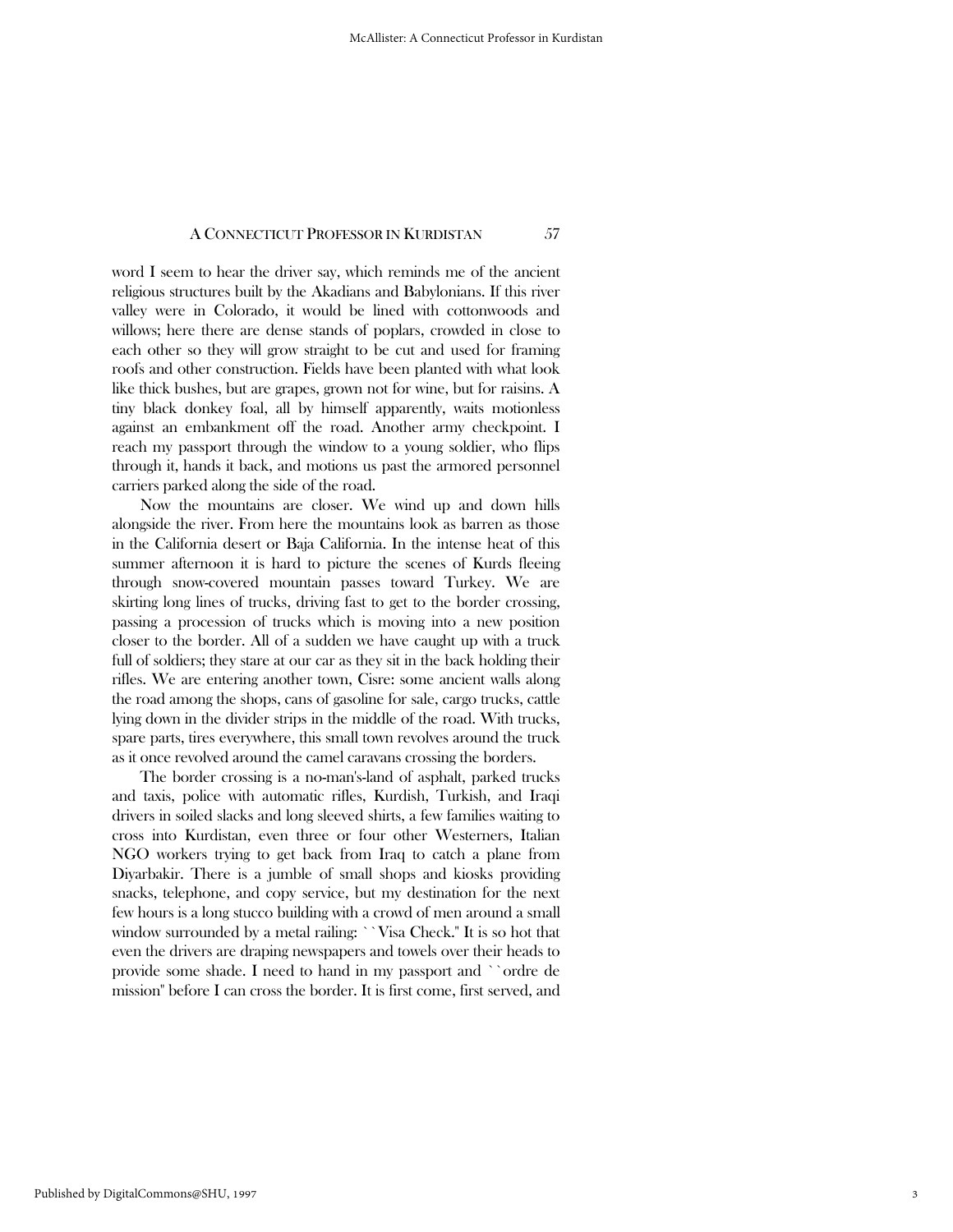I am not shy about elbowing my way through the grinning truck drivers to finally squirm in close enough to the window rail to pass in my documents to the anonymous hand that reaches out through a dirty white brocade curtain to pick passports off the window sill.

 I walk back to the taxi, open my bag, and give the driver some packs of cigarettes, one farewell present I know he will enjoy on his drive back since he has chain-smoked Marlboros since we left Diyarbakir. We drive down the tarmac past concrete pylons to a check point. I feel a moment of sadness and abandonment as he opens the back of the car, takes out my bags, and motions me to walk by myself from this point. I pick up the bags and start to walk ahead to where I see a structure like a toll booth.

 I feel light-headed, self-conscious, slightly guilty, though I carry nothing more lethal than textbooks. Soldiers are lounging around with their rifles leaning against their legs while they light cigarettes. Before I take three steps, a sharp, alarmed whistle brings me to a startled halt. Turkish border police in light blue shirts signal me over to where they sit in the shade for a last check of my luggage. A soldier asks me to raise my arms and frisks me. They wonder about an office envelope of faxes from DIA, but then wave me through to the edge of a bridge across the river. It's a long walk over the bridge. A seedy-looking driver gestures to me to put my bags in his car. I ask if anyone speaks English. An older man with a military moustache asks me where I am from. The tension of crossing the border has made me feel weak, and I cannot resist getting into the car. I don't know who will be picking me up or how they will know me. I write ``DIA'' on a piece of paper in case the driver recognizes it.

 We ride across the bridge. I wonder how I'll pay my fare with no currency on me except for some Turkish lira. The grey-haired man with the moustache asks me if I am French or British. ``No," I say, ``American, a teacher,'' I add, not knowing how an American will be received. ``Welcome to Iraq,'' he says. The car stops at a concrete building housing the Kurdish border check. As I get out and look around questioningly, a nice looking man in a very clean white shirt, obviously not a truck driver, gets up from a bench and approaches me. He has a moustache like my own and the kind, thoughtful eyes of someone in his middle age who has already witnessed the pain of those he loves. He asks me if I am the professor.

http://digitalcommons.sacredheart.edu/shureview/vol17/iss1/4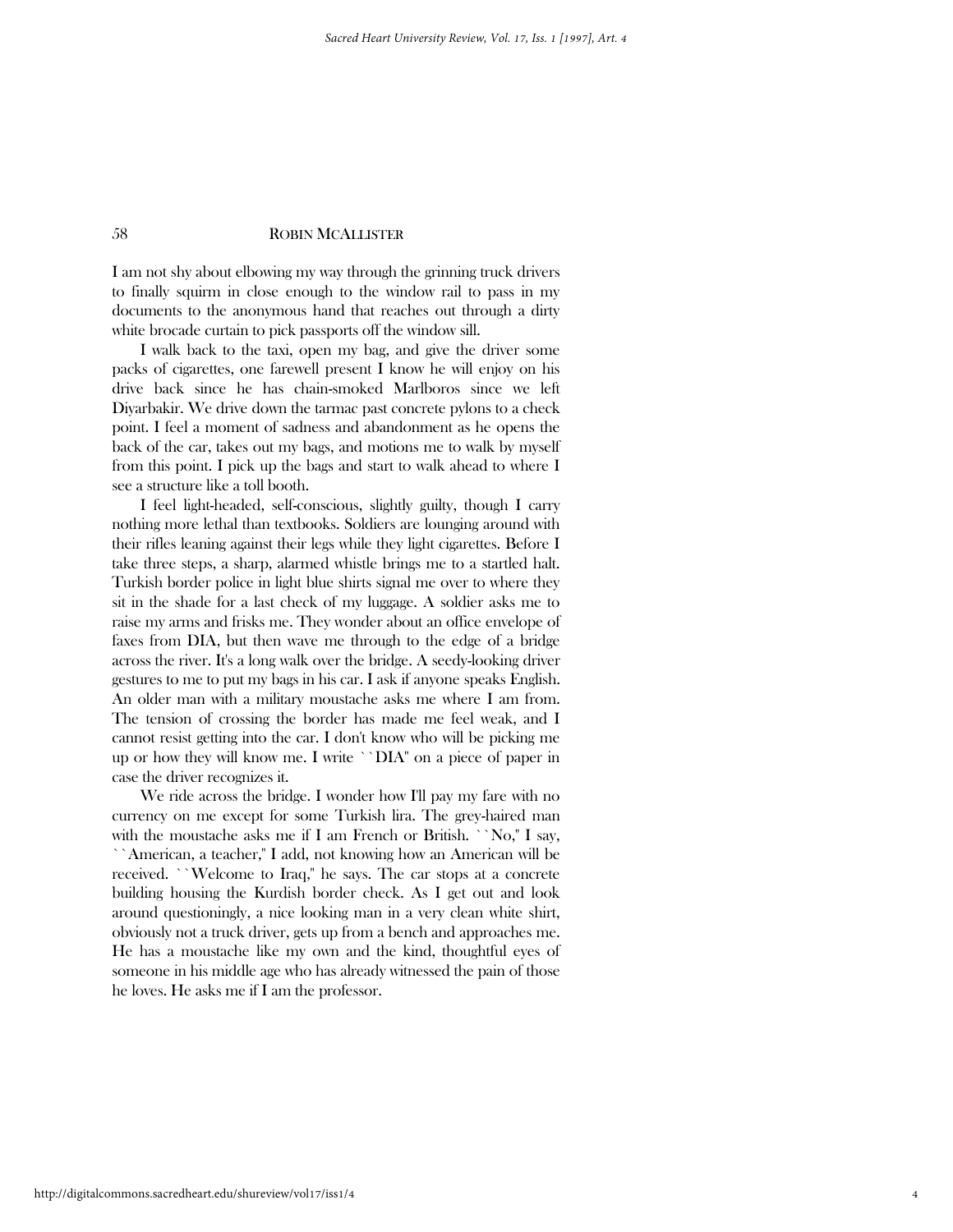Ali, the Kurdish coordinator of TDC in Dohuk, will become a close friend before my trip is over. He tells me he was prepared to wait until 9 o'clock that night, an hour after the border closes, to see if I would make it across. We get into a Land Rover flying a white flag on the front fender and begin driving down the road from Zakho, the town on the Iraqi side of the border. Next to me is a young driver, Mahmut, with a fierce, piercing glance and a short-cropped beard, carefully trimmed around his cheek bones and jaw in a style I shall come to associate with the Kurdish ``peshmerga'' or guerrilla fighters. He's young, speaks English, though not with ease, and will accompany me as a driver and guard throughout my travels. His gentle, soft-spoken manner contrasts completely with his fierce, dark appearance, made more militant by his grey or black trousers and shirts in the traditional Kurdish style. Behind me, in the back seat with Ali, another young guard in black shirt and trousers sits watchfully holding a kalashnikov rifle.

 The Kurdistan side of the border through the outskirts of Zakho is a wasteland of jumbled concrete block sheds and houses along the side of the highway. Some have corrugated iron roofs but most are covered with a thatch of leaves or foliage that I later learn is foliage from grape vineyards. Harsh ravines and dry plateaus rush past the open truck windows as we pick up speed, then stop at military checkpoints manned by Kurdish KDP soldiers. By now the late afternoon sun fills the dry valley leading to Dohuk with deep shadows. The huge, pale mountain ranges on either side remind me of Dinosaur National Monument in Utah, not the pine and aspen covered slopes of the Rockies. Azad names them for me, the White Mountain to the northwest and the Black to the east. We drive up and around streets and down a narrow alley to the walls of the TDC building, a plaster and brick building surrounded by walls with a small guardpost at the gate leading in, manned by armed guards like Mahmut and the young peshmerga behind me.

 My room has a large ceiling fan, linoleum floor, a small formica covered table, a small mattress on a firm wooden frame built into the wall, and a huge plywood closet or armoire with shelves and space to hang clothes. I feel back in graduate school again. I arrange the table and chair so I can look out a window; through the heavy branches, huge, dark green leaves, and tiny green fruit of a fig tree, I look out on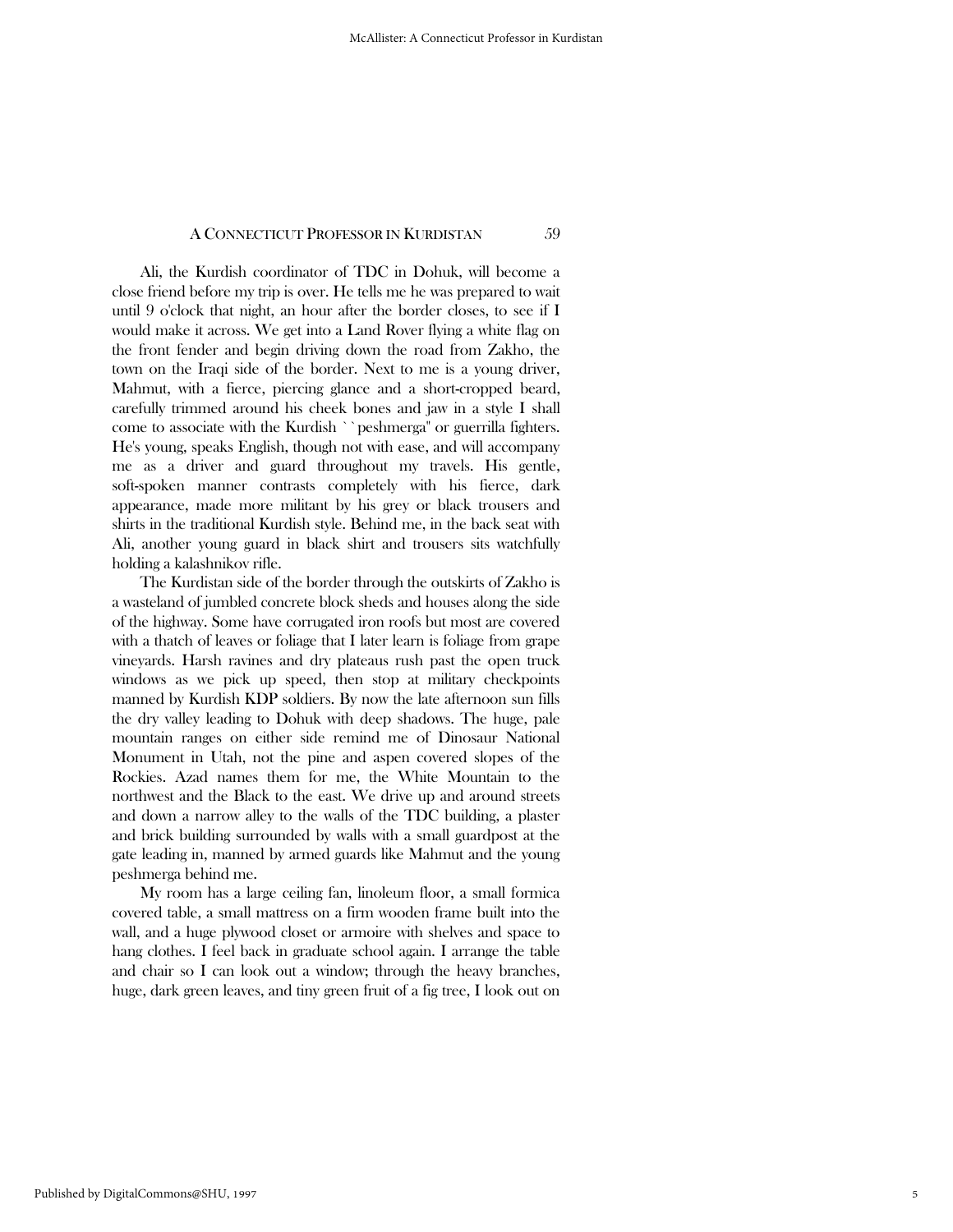the back courtyard roof of the neighboring house. A matronly woman with many scurrying children hangs up clothes to dry by stacks of firewood, propane gas tanks, and an outdoor clay oven or incinerator.

 Walking out of my room I pass through a door onto the flat roof of our building, stroll over to the small wall surrounding the edge, and look past a grape arbor on the neighboring roof toward the mountains now beginning to glow rose and purple as the sun sets toward dusk. Down in the front yard of the neighboring house a little girl of three or four runs back and forth, all dressed up in a beautiful white frock. Her black hair, cut short around her face, contrasts sharply with her pale, fair skin. Her father unrolls a white and grey rug onto the lawn and begins the prescribed prostrations and gestures of prayer, and I turn away, a bit embarrassed to be overlooking this private scene. I'm all alone, except for the guards outside the compound, and as I await Ali's return to take us to supper, I listen to the sounds of the alley outside and the houses around me as families awaken to activity in the cool of the evening. Little boys begin playing soccer in a field near the guard house. Little girls in long dresses walk down the road with their older sisters. I listen to the call for evening prayer broadcast from a loudspeaker at a mosque a few streets away. Distance mellows and smoothes the harsh electronic tone to a remote, official voice. It is now dark, and I can barely make out the small green fruit and foliage of the orange trees planted inside the surrounding wall of our compound.

 Ali returns to take me out to dinner, and we drive down into Dohuk, past lots filled with deteriorated high rise buildings, formerly military housing, now occupied by homeless people tethering the goats from their villages under the windows of their apartments; others, less fortunate have pitched weathered tents in the dirt. We drive through the suq and up a dirt road away from downtown to the Dohuk Palace Hotel, a large stucco building set by itself against a hill. Grassy, spacious grounds spread in front of a building with portico, columns, arches, and balconies that remind me of an M.C. Escher drawing. Armed guards sit in the lit portico watching a huge television set facing out toward our tables; the European soccer championships are on.

 Ali and I are quickly into deep conversation as skewers of grilled chicken and mutton arrive at the table with Pepsis, plates of sliced peppers, cucumbers, and tomatoes. I have hardly talked to anyone since I left New York days ago. I talk about the border crossing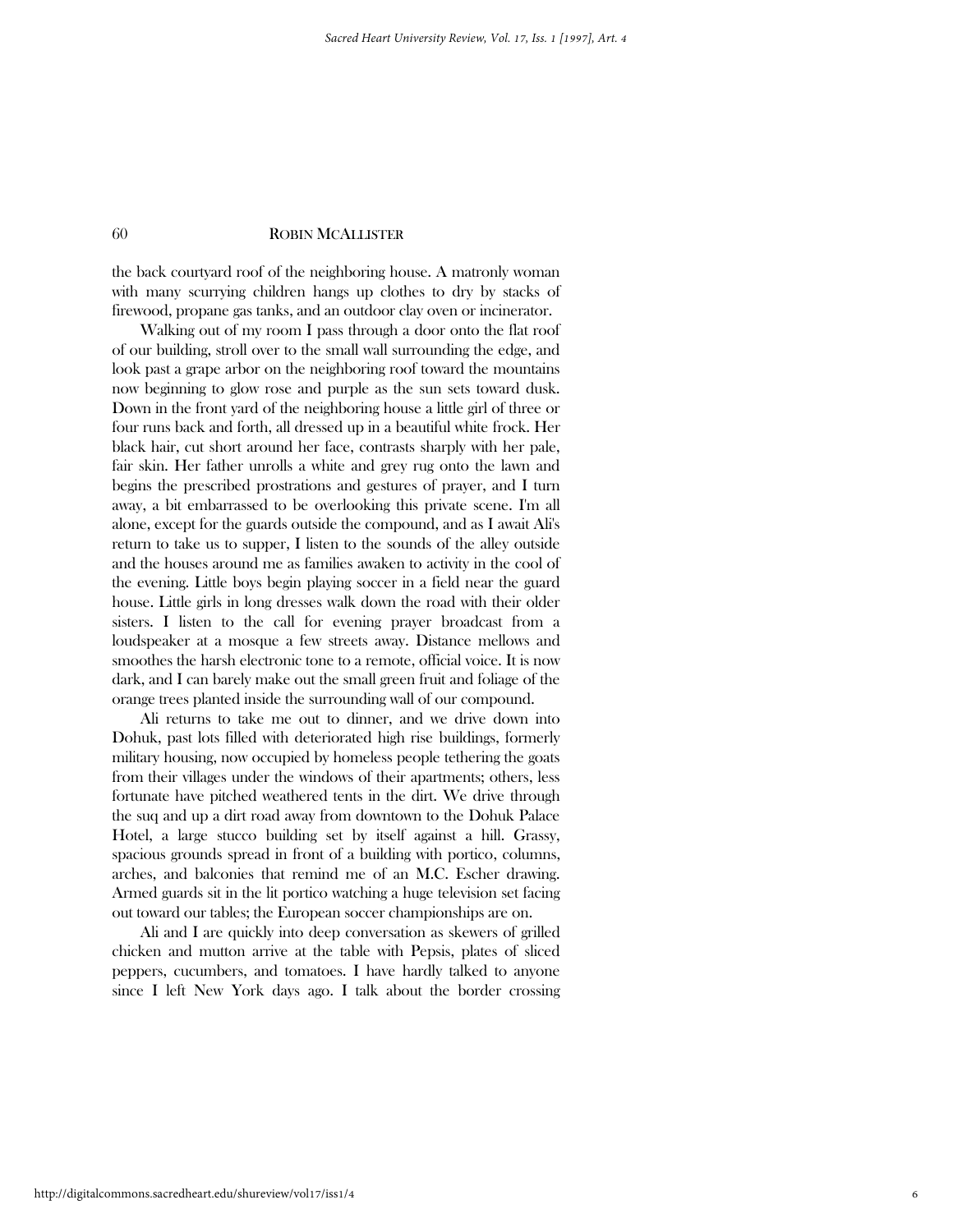difficulties: what if he had not waited for me on the Iraqi side, what if I hadn't gotten the number right, what I should or should not have done. Ali asks me if I am a religious person. ``I was raised a Christian, though I go to church infrequently,'' I reply. ``I am religious,'' he tells me,``and from my point of view as a Muslim, your getting across the border was not so much a matter of what you did or didn't do, but a matter of Allah's will, a sign that your trip was meant to be. Allah had an intention or lesson in sending you.'' I tell Ali that before I came I started to read the Koran as a way to understand the people and culture I would meet in Kurdistan. I remember the verses in the first chapter about praying to Allah, the Compassionate, to guide me on the straight path, the path of those you have blessed, not those who have gone astray. So far my path to Kurdistan by air, taxi, and foot has been blocked, doubled back, and repeated itself, but I have not been astray. Alone in the darkness driving back down the hill, through the streets of shuttered shops, up and around to the streets and alleys where the TDC compounds awaits me, I feel a need for compassion, a need to seek comfort in these ancient words.

 The day had begun for me in Diyarbakir uncertain whether DIA would be able to help me get across the border and ended outside on the lawn of the Dohuk Palace deep in conversation about religion, politics, families, and married life. Ali's perspective on the events of the day makes me look in them for a message or meaning rather than wonder and worry whether I could have controlled or foreseen them better. Instead of seeing in them signs of personal neglect or lack of foresight, Azad's religious perspective suggests that I interpret them like passages from sacred scripture that can be read for a sign of my mission.

 I get up during the night unable to sleep. The room is hot and still. I watch the moon through the leaves of the fig tree, then go out onto the roof and lie down on a cot under the laundry lines and electrical wires. I watch wisps of cloud moving fast over the setting moon, but the rest of the sky is dense with clusters of stars, familiar constellations spinning in a black dome, Orion's belt, the Great Bear, as they call the Big Dipper, pointing to the North Star. Every few moments my eyes are involuntarily snatched from the stars by a ghostly flapping and fluttering just at the periphery of vision. Small grey bats, almost impossible to follow with the eye in their twisting and turning flights,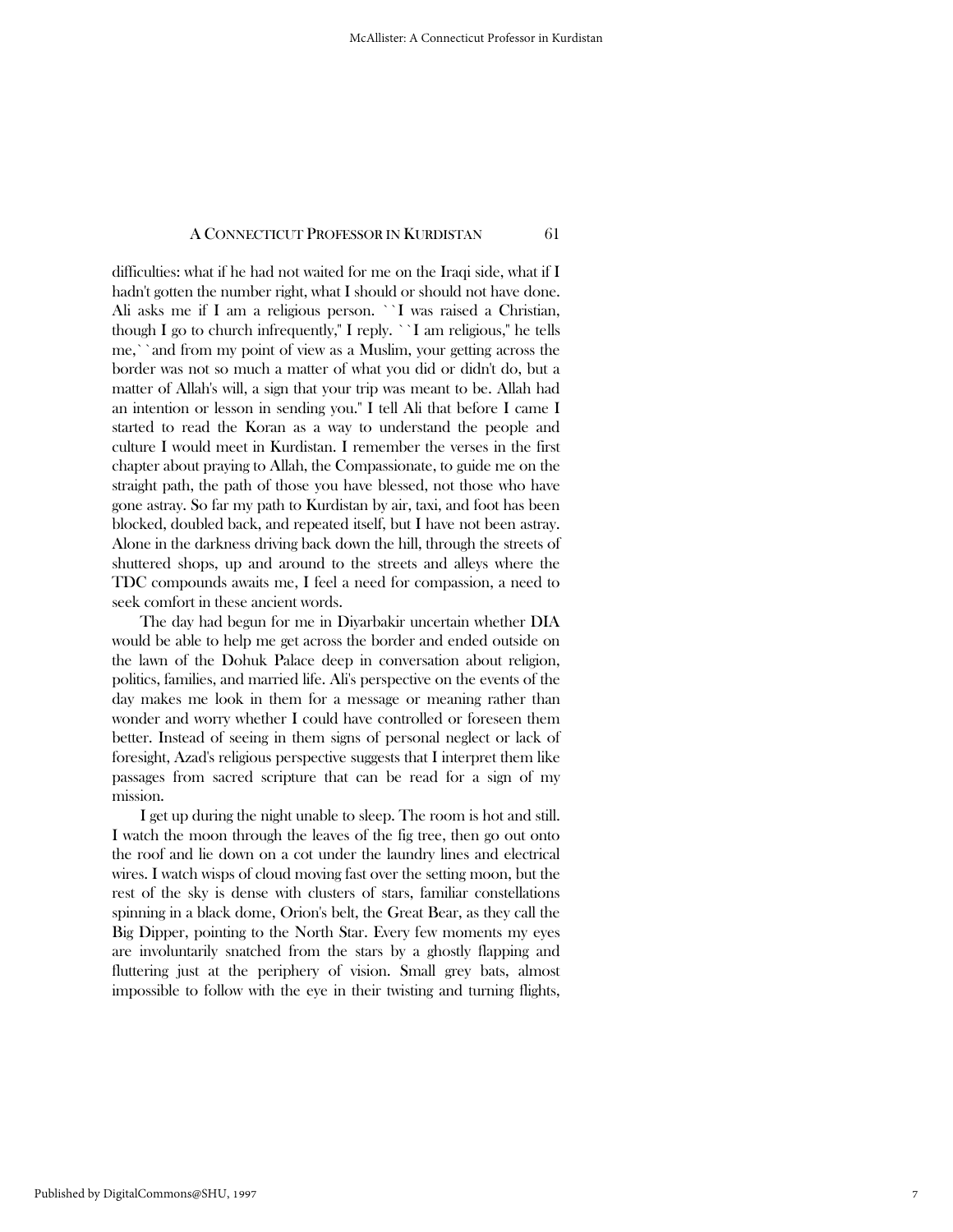sweep over and around me, protecting me as much as possible from the mosquitoes buzzing uncomfortably close to my face. The faint light reflecting up from the street makes the bats look like suddenly detached pieces of sky emerging and suddenly returning back to constellations. As I lie on my back looking up they cross my field of vision, predictable yet impossible to predict, like actors weaving deliriously across the stage from one wing to another, or like subatomic particles shooting over a physicist's black plate. Occasionally a pair of bats, mating or courting, fly closely together exactly duplicating each other's erratic paths. It must be near dawn, roosters crow far down in the town, and now I hear the sound of prayer through the mosque loudspeaker.

 By four o'clock the next day I am meeting my class of high school teachers in a tiny, paint-chipped classroom in Dohuk. There is a dusty blackboard and rows of wooden desks. The heat is intense. The late afternoon sun is shaded by the thick plaster walls of the school. My students have been administering tests to their students all morning long, and, before my session ends at seven P.M., the older women in class are begging me to end the session and let them return home to make supper. Everyone wants to get home before dark, when security becomes very doubtful. Mahmut, my driver and guard, accompanies me everywhere and drives me back to TDC.

 In the morning one of the teachers, Hakim, tells me about the events that brought the Kurds to the attention of the world after the Gulf War. As I look out over the roof at Dohuk spreading down the valley to the south between the steep flanks of the mountains, I can picture what Hakim tells me in a quiet voice. He was in Dohuk when the uprising began. He drove his family up north out of the city, then returned alone to protect his house and see how events played out. First he heard reports on the radio. Saddam had retaken Kirkuk, then other cities. Soon artillery shells started landing in Dohuk, and then tanks and infantry entered. Most people had already started to flee out of fear from previous poison gas attacks.

 Hakim and his family start fleeing toward the mountain passes to Turkey. All along the road people are dead or dying. Hakim's father collapses and starts to die in front of him at the side of the road, but, as he tries to help his father, he realizes that his sister has started to die. While the rest of the family hover around his father, Hakim tries to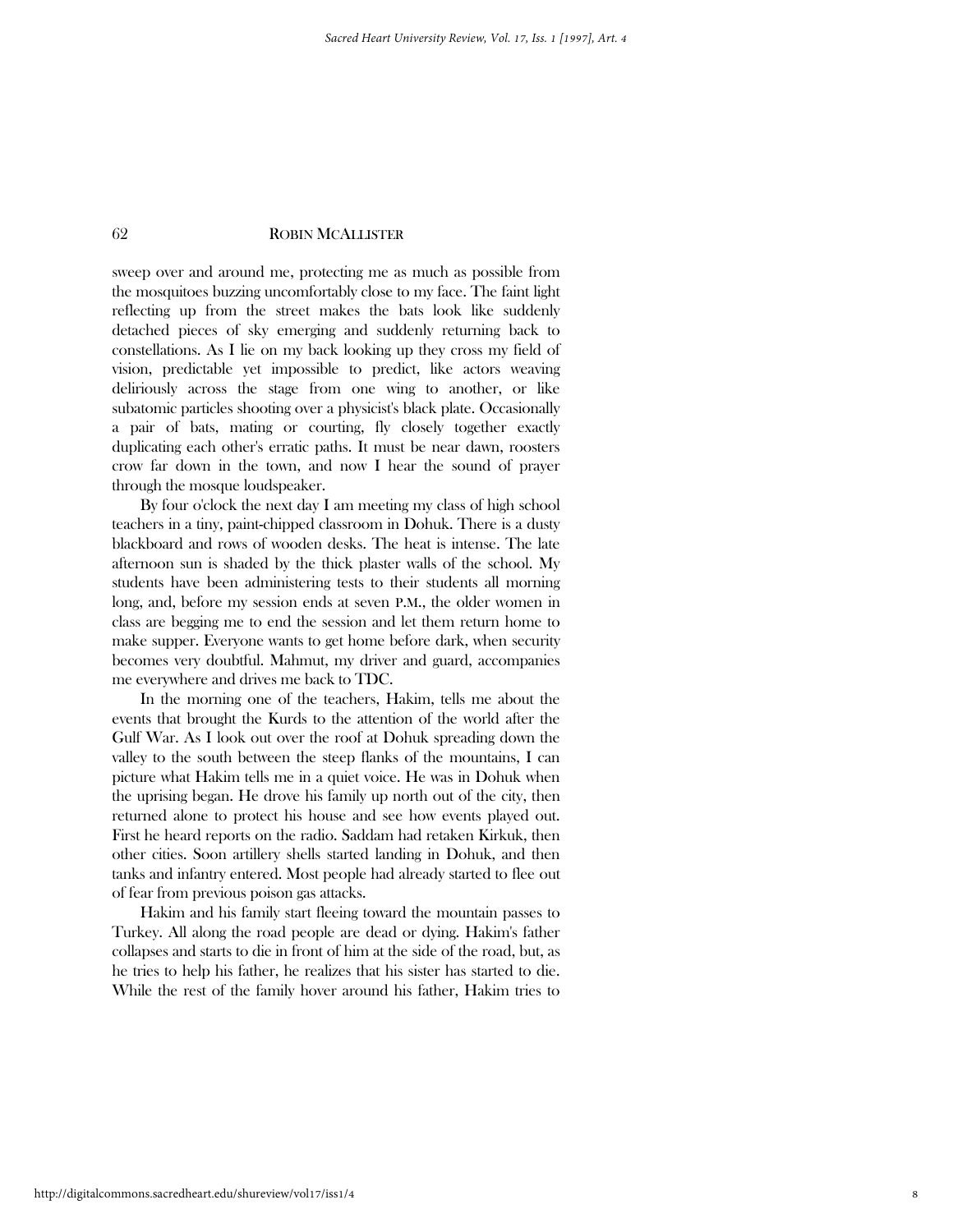carry his sister to a first aid station. Before he gets his sister to help, she dies. When he returns to his father, he is already dead.

 Hakim has invited Ali and me to lunch at his house. Mahmut drives us through a neighborhood of dirt streets and small, one-story houses. I take off my shoes to enter a large room with blue plaster walls, windows along the street side, and a blue floor. The only furniture in the room is a television set on a small table. The picture tube is covered with a scarf. On the wall on either side of the set are two pictures, one, a Chinese peacock flying through a turquoise sky and the other, a formal portrait of Hakim in his graduation robes with diploma. We sit on mats placed around the other three sides of the room and rest against cushions, legs crossed, or one knee up. In the next room the voices of women busy in the kitchen. Little girls and a boy keep peeking in from the hall. Hakim calls his little daughter in to meet the guests. Nijim, ``new life,'' is a smiling, dark-eyed three-year-old. I asked whether she had a favorite doll, and she returns in a few moments to show me a large blond doll that closes and opens her blue eyes.

 Hakim's brothers come in and spread a cloth on the floor in front of us. They begin bringing in plates of food and placing them in front of us on the cloth. A huge bowl of rice and chicken; a chopped green bean, tomato, and chicken soup; olives, pickles, peppers; a bowl of chicken broth; flat bread; bowls of chopped tomatoes, cucumbers, and onions; yogurt mixed in water with dill and chopped onions, drunk from glasses; fresh parsley. After lunch I take photographs for Hakim of all the children and the rest of his family, an extended family of brothers living with wives and children and parents in the same house, as is customary among Kurdish families.

 That afternoon some of the students ask me what I will say about the Kurds when I get back to America. I had come to Kurdistan with images of turbaned tribesmen with kalashnikov rifles, but the Kurds I meet are teachers like myself, writers and poets like Hakim, university graduates like Hakim's wife and Ali's. Educated, thoughtful people trying to live as normal a life as possible under conditions that make the normal impossible. Tonight in the darkness of Dohuk Palace's courtyard, with conversations half in French, English, and Kurdish, all of us, drivers, directors, mission chiefs, and staff from TDC and Pharmacies Without Borders, share a table covered with plates of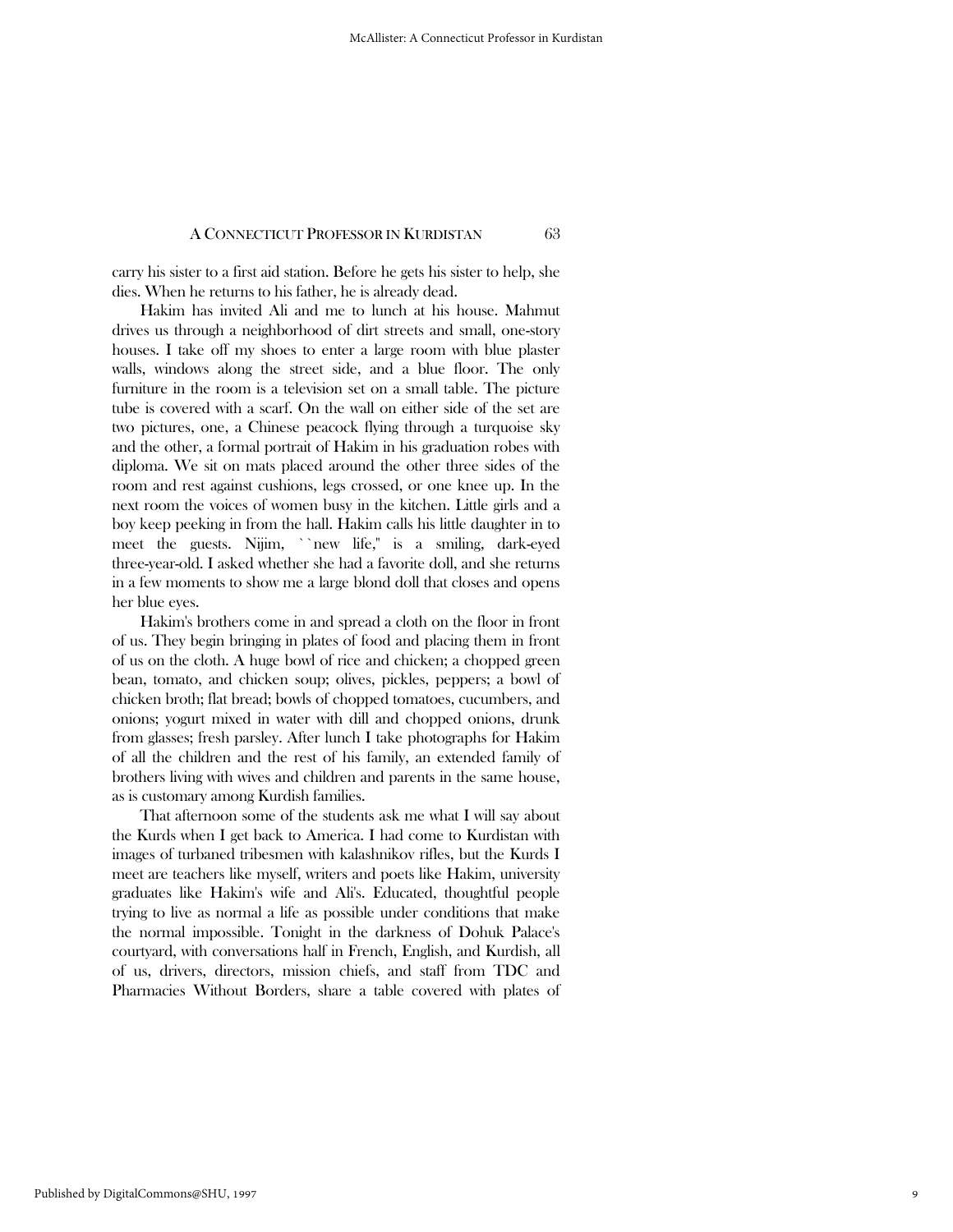humus, yogurt and cucumbers, olives, Scotch, and Pepsis. But out of the darkness in the town come gunshots and tracer bullets. Azad mentions that often children are injured by bullets falling back to the ground, after someone has fired off rounds in celebration. A child's skull is thinner and weaker than an adult's.

 The next day Jean Luc, my French mission chief, drives me to the school. I've been pleased and honored that the students, high school teachers of English, all adults, many my age or older, have asked me to teach an extra session beyond the series of lessons I had been asked to prepare. I walk from the Jeep down steps, around buckets, drills, and ladders as construction workers put the finishing touches on a youth center TDC is opening at the school. Ali has been working feverishly, inspecting the materials, supervising the progress. I pass the students standing out on the lawn near the classrooms in small groups, chatting, as I make my way to the school office to sit with the officials, drinking tea, waiting for the students to assemble. We make polite conversation, go over the business of the day.

 When Hamid, the supervisor of the teachers arrives, I put down my tea glass, get up, lead us all out the office, down a corridor, crossing outside into the sun, and enter our classroom in another building. I open my suitcase on one of the plastic chairs, get out my xerox handouts to the class, place my notebook on the chalk- covered wooden desk next to the small, freestanding blackboard. I make sure I have kept the nub of chalk from yesterday's session. The classroom filled with grown men in white shirts and Western- style trousers and women, matrons, and younger girls in various head scarfs and voluminous dresses, looks incongruously like my own Ramah primary school in l950s dustbowl Colorado; only the basics, wooden desks in rows, plaster walls, blackboards. We have gotten to know each other over the many sessions and many conversations during breaks in the class. I have practiced their English with articles written on the Kurdish struggle I have copied from the *National Geographic* and the *New* Yorker, so they will know how some Americans already perceive them. Now I have asked them to write me their own messages to bring back to America. Hamid, Fatma, and others have written thoughtful, moving essays.

 I have decided to conclude our farewell session with Lincoln's Gettysburg Address. No longer just words made invisible and empty by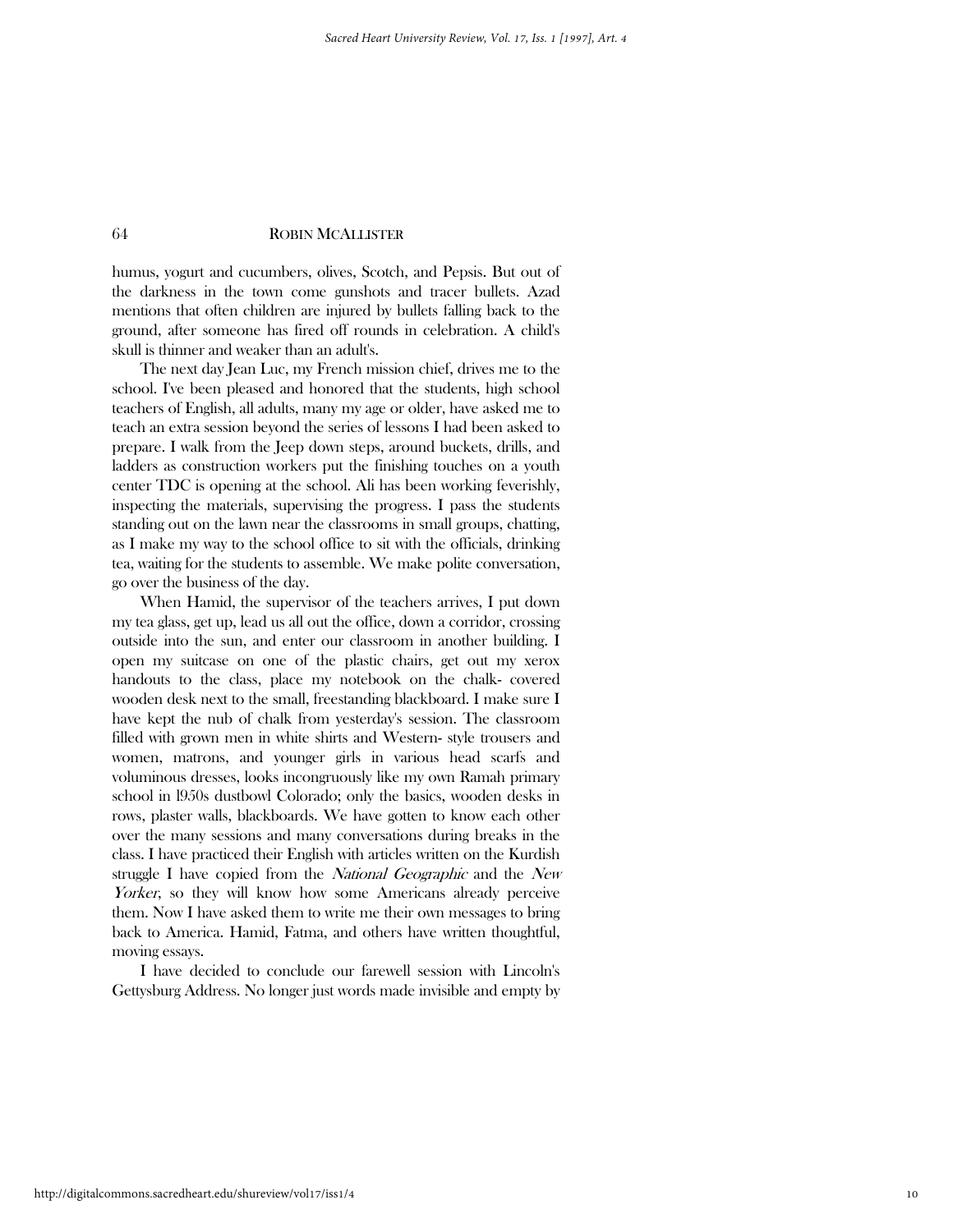too much patriotic recitation, Lincoln's words in a classroom in Kurdistan have special meaning for a people who, like Americans in the 1860s are living through a civil war, remembering the dead who have fallen and are falling, asking whether a government by, for, and of the people can ever take root in this part of the world. Neither the US nor any government has been able to fully live up to the standard of democracy summarized in Lincoln's words, but they characterize the spirit of NGOs like TDC/DIA which try to rebuild community in conflicted, wounded societies.

 Class comes to an end. After a short, impromptu farewell speech, I start to leave, but Hamid motions me to wait. School personnel arrive at the door with Pepsis for a final celebration. One of the women, Juwayra, produces a plate of cookies. We enjoy refreshments, and, when we finish, I step into the hallway so everyone will feel free to leave. Students here wait for their professor to leave before getting up to go out. These students, really colleagues, fellow teachers, have now become friends. I turn to shake hands with each one. Very formally, each man takes my hand, then leans forward and kisses me three times, first on one cheek, then the other, then back again. At first I'm startled, then feel honored to be accepted by these Kurdish teachers. Othman unwinds his beads from his hand, very unusual horn beads in the form of a snake, and gives them to me, a very personal gift. The women mutter goodbye but politely avoid contact, as is proper, as I say farewell.

 The European soccer championship, between Spain and France, dominates the Dohuk Palace courtyard from the giant television set out on the porch. In the darkness we find cheer in the noise of the game, a delicious, oily humus, olives, bread, chicken shish kebab, washed down with Grant's whiskey, or a reasonable smuggled substitute. Tomorrow I leave Dohuk, now no longer an alien, exotic town, wasted by war and embargoes, but, after the intensity of teaching and talking far into the night with such good friends, almost my hometown in Kurdistan, where I already recognize the streets and shops and think fondly of the friendly bats of Dohuk who have kept the mosquitoes away from my face as I've slept out on the roof each night. Tomorrow I travel across Kurdistan from Dohuk to Sulaymania with Jean Luc. Not only will we wind up mountains, cross arid plains, rivers, and lakes traveling from the border near Turkey to the border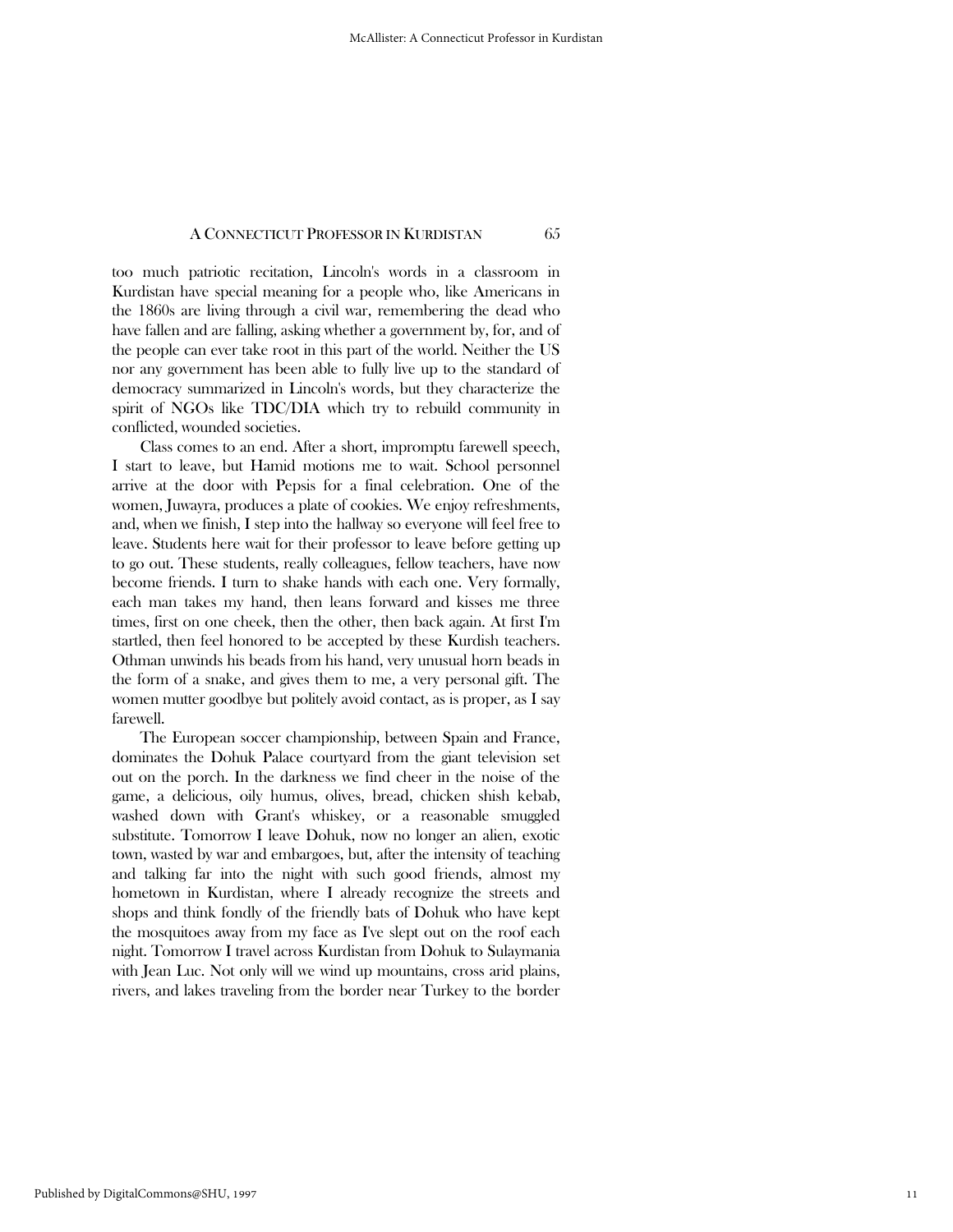near Iran, but we must cross the ``border'' between KDP and PUK factions in plenty of time to arrive before night sets in.

\* \* \* \* \*

 By nine o'clock in the morning staff, guards, and drivers are assembled outside our compound loading water, supplies, flak jackets, and luggage into a Toyota pickup and a Range Rover. Jean Luc, usually relaxed, soft spoken, a wry smile preceding a request or reply, has been transformed into a very serious, no-nonsense leader this morning, all business. Faraidoon and Bayan will ride in the Toyota pickup with two armed peshmerga guards; Yann, Francoise, another guard, and I will follow a few car lengths behind in the Range Rover. The barren slopes of the hills are darkened in early morning shadows, but the heat is already building. At the stop lights little boys run up to the cars with boxes of gum they want to sell us. ``Khara!''  $-$  Beat it!  $$ the guard commands one little boy who is a bit too aggressive. We pull up to some tanks down the road, fill up with gasoline, exchange last-minute instructions, and head out of Dohuk along a highway full of people and vehicles moving in all directions and paces. Temporary sheds covered with dry grape foliage line the sides and median. Now there are cattle crossing, groups of peshmerga in baggy trousers, kalashnikovs. Old men wearing black and white checked kafirahs, small encampments of displaced villagers, cars and tents jumbled together among trees or between the desolate buildings of former Iraqi troop housing-complexes. We pass an enormous Iraqi fort and prison, brooding and ominous, tall grey walls, turrets at the corners, tiny round windows along the top of the walls. Fields of grapes stretch away from the prison  $-$  rows of what look like bushes instead of the typical vineyard of France or California.

 We come to our first military checkpoint, manned by KDP peshmerga, who chat briefly and wave us through past unluckier minibuses and pickups full of civilians milling about, waiting. We pull away in convoy, driving fast, white flags flying from the fenders of the vehicles, constant hand-radio contact between the Kurdish guards in the Toyota ahead and us in the Range Rover. Jean Luc leans over to put a cassette in the player, French rhythm and blues, a kind of French Bob Dylan, and the soundtrack intensifies my fantasy of riding shotgun in an old Western, perhaps *Stagecoach*, as we make the perilous run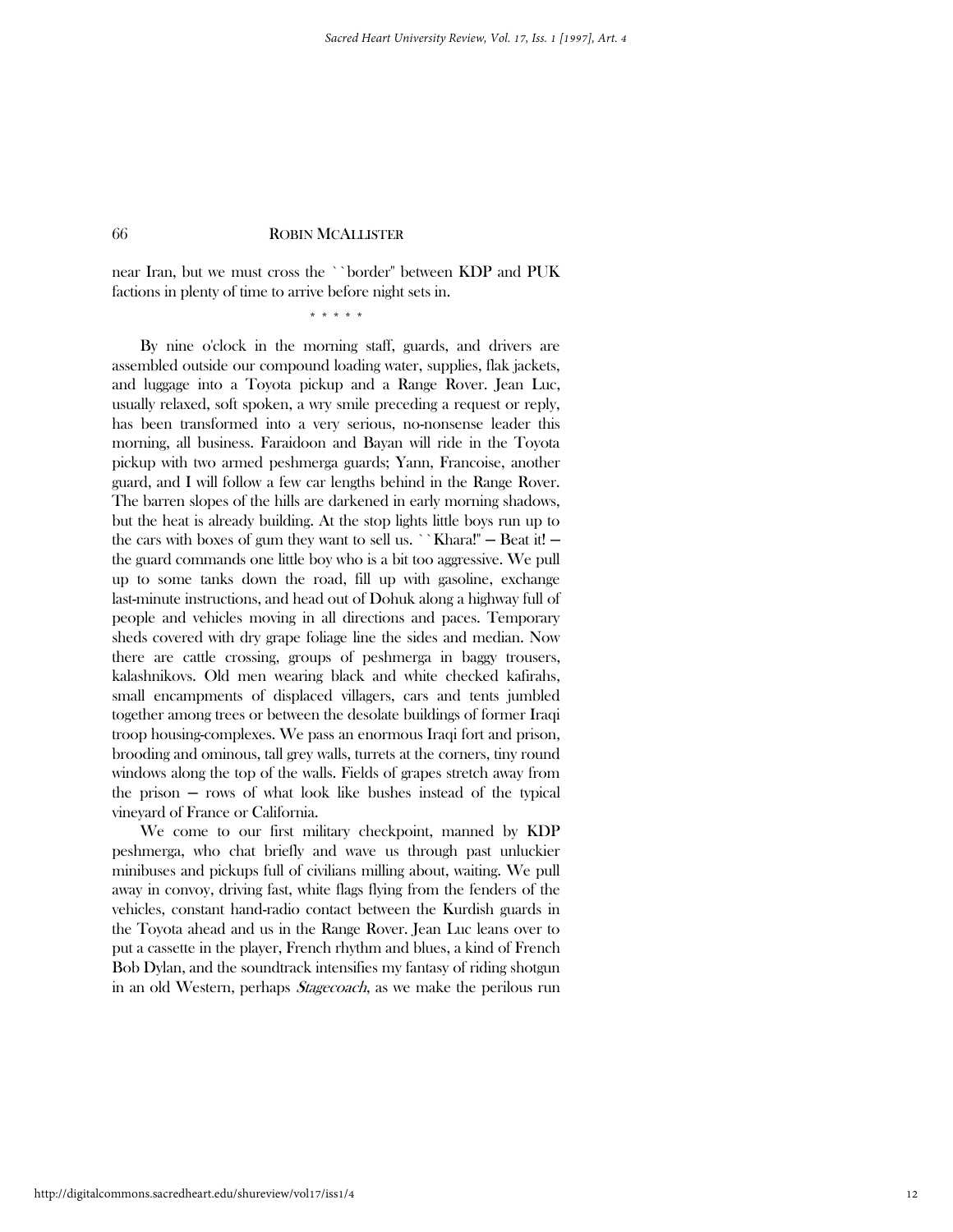through hostile territory toward Sulaymania. The Wild West analogy, though a falsification and romanticization of what is after all a routine trip for my TDC colleagues, recurs to me throughout the trip; it helps me notice and sort out abrupt contrasts and juxtapositions of people, culture, and stages of society that appear around every bend of the road.

 The Kurdistan I travel through today bears some resemblance to what I might have encountered traveling through the American West of the l870s. Custer and the U.S. Cavalry have temporarily been driven out of the territory, leaving behind the remnants and wounds of the former occupying army of an industrializing nation driven by a nineteenth-century concept of Manifest Destiny. Our twentieth-century Toyotas, kalashnikovs, and cassette tapes roar past shepherd boys, village women in the fields, and old men on donkeys whose lives still follow patterns of time and necessities of life from a mesolithic agricultural way of life dating back to the Old Testament.

 We're driving fast, keeping in convoy. The countryside reminds me of Grand Junction, Colorado — incredible sandstone ridges scalloped out by erosion; sparse cedars and scrub oak along the slopes. Another tan stone fortress with its turrets looms above a village. To settle this land and subdue its indigenous Kurdish people the Iraqis must set down forts and garrisons first, settlers second, and anything or anyone who stands in the way of progress toward the Greater Arab Nation must either be assimilated, placed in ``relocation centers,'' or killed. This fort is manned by KDP fighters. We arrive at another checkpoint. Women in tribal dress, some in blue or red, almost invisible in their stillness, rest under the shade of a tree by the road. Their sons might be the peshmerga guards I spent an afternoon with last week watching Bruce Willis action movies on Kurdish TV.

 We're moving up the high ridges now. Down below on the valley floor I make out the thin line of road we have come up. In the far distance I can see the mountain gateway into Dohuk, the slopes of the Black Mountain and White, already hazy blue in the dusty, sunbaked air. Everything is big sweeping vistas now, hair-pin curves, switchbacks. Little boys have placed stones across the road to slow the trucks. As we approach they scurry out to move some stone away. Do they expect a tip? Others show their daring by leaning out into our oncoming path, then dodging back at the last minute. Passing trucks and cars must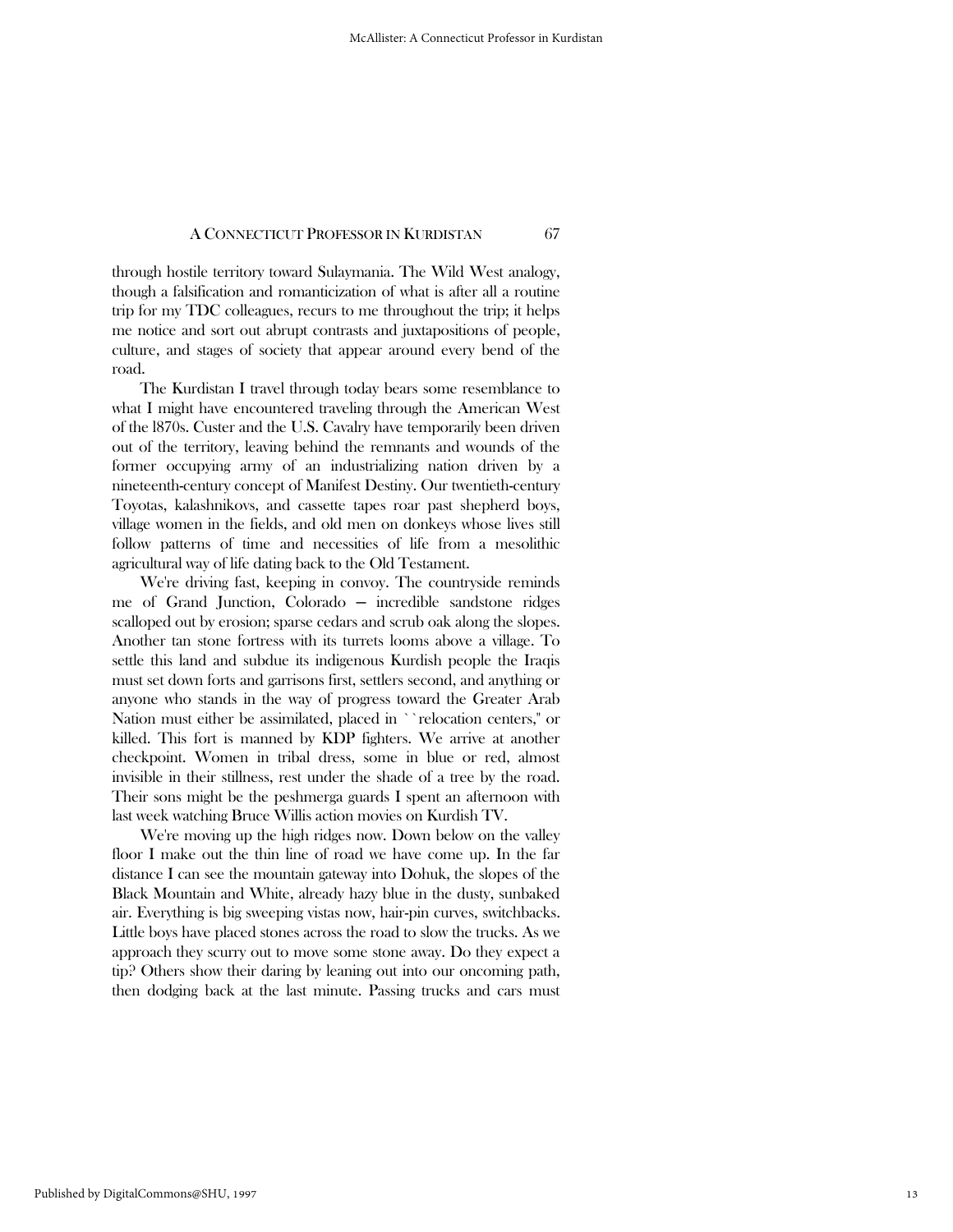break the monotony of watching the goats cropping grass among the rocks all day long. Ridge after ridge of mountains march toward the horizon.

 Now we've descended again. We pass small villages on the sides of hills, all one or two room houses, stone from the hills and fields themselves, thatched with stone or sod. Always they are close to a river bottom, startlingly lush and green against the baked, barren hills, each square inch of river bottom divided into irrigated fields, often planted in rice, with flocks of ducks and geese on the dikes. Along the side of the road I see thistles, a wild hollyhock, a dead snake in the road. Suddenly outlined against a ridge of saw-toothed mountains yet another battered military fort, a sinister and deserted-looking trapezoid with only two diagonal turrets, dominating the road and the pass over this range of mountains we're traveling. Another village; someone is building a house, stone walls, poplar poles laid end to end to support sheets of tin or thatch. Another fort with its turrets, loop-holes, small windows. Another stop at a military checkpoint. As we climb back up the ridges, down on a valley floor I see a huge tent camp spreading for a mile or so along the river banks. Little boys stand on the side of the road holding out objects for sale, bunches of carrots, fresh chickpeas, shepherds' crooks. Every few miles, on every available hill, a former Iraqi garrison fortress.

 Observing the rapidly passing scenes through the windshield of the truck puts me in a detached, analytic mood. I scan the surroundings like a primitive hunter and gatherer, not for food, but for new experiences to encounter and understand. My mind wanders to how, as an American academician traveling through Kurdistan, I cannot help but apply the techniques of research and hermeneutics I've acquired in earlier years as a research scholar in university libraries to the entirely different ``text'' of a foreign culture. My literary training has conditioned me to search the appearance of events or places not for a single underlying pattern or structure, but several co-existing patterns and stages of development interacting with one another; conflict often arises from the interaction of cultures or people at different stages of development forced to share the same space or moment in history. Consequently both ancient and post-industrialist societies alike in our world are both under stress.

To work for an NGO a person needs a number of apparently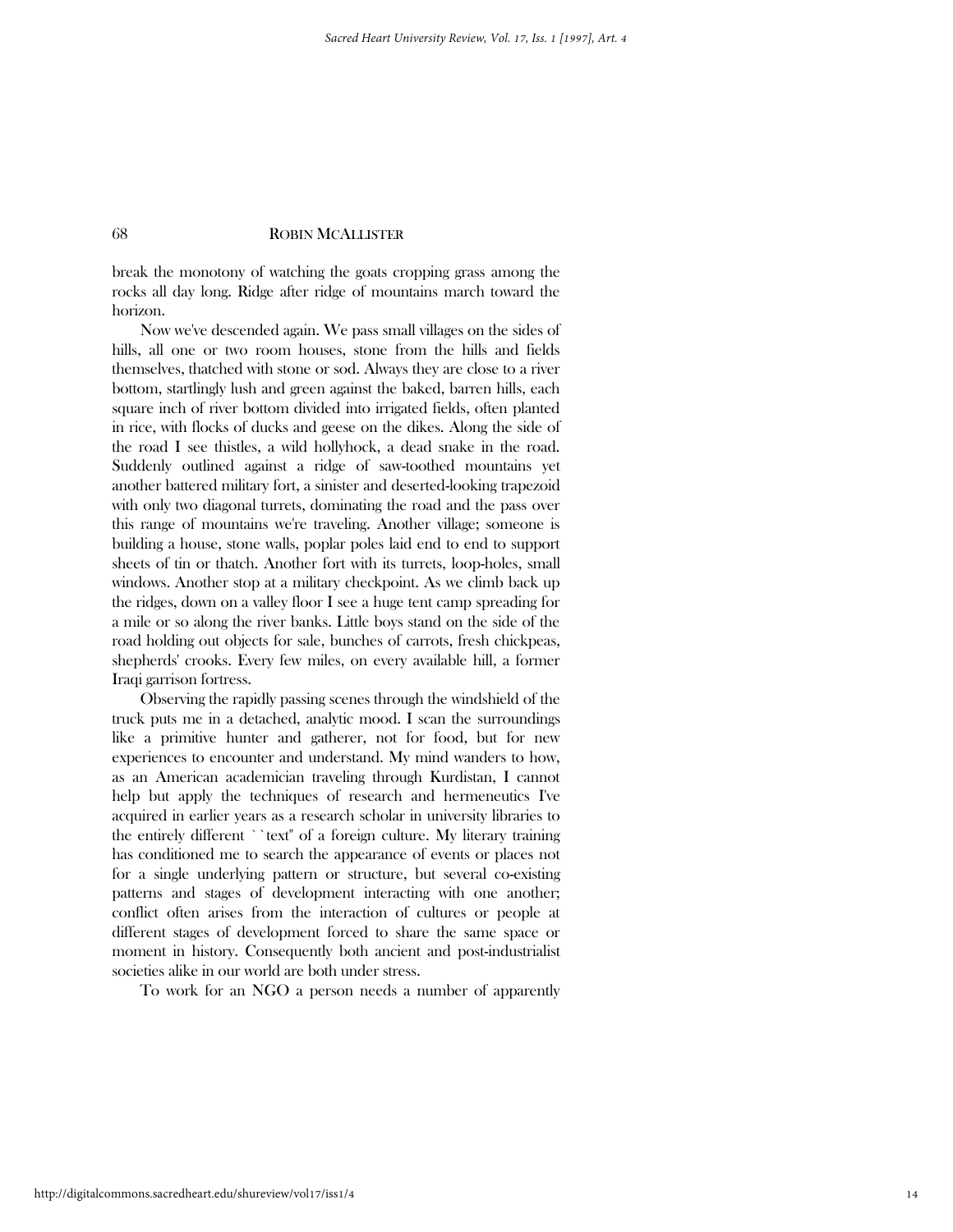contradictory qualities, which the study of literature teaches us  $-$  both compassion and detachment, both the ability to respond deeply but also withhold or delay that response in order to understand the situation or person better. One needs historical perspective, the teacher's ability to cross barriers of age or culture to relate to his or her students, the ability to adapt to other people and situations one is not used to. Otherwise you may only encounter another people or another society in a superficial, one-dimensional way  $-$  as merely a tourist, or a soldier. Of course, the roles are not mutually exclusive in those colleagues I find here in Kurdistan. The soldiers are also teachers and writers, and, as an NGO teacher myself, I often live like a soldier and gaze in wonder like a tourist.

 Now a high-plains area, stretching wheat fields, just coming into harvest. One story tan, stucco, cinderblock buildings, some long-walled sheep corrals. We're back in a mesolithic village of tents, herds of sheep, small irrigated fields, women and girls in long black dresses wading through the water, bending in a crooked line as they weed the paddies, small donkeys, a tiny white-washed mosque with painted trim, green and blue along the walls, arches, and windows. Scarcely any dogs; some cats. A scattering of color at the dun edge of a wheat field; some red and blue dresses among a staggered black line of women harvesting by hand. Little boys along the road eating green chickpeas off the plants they've just pulled up out of the field.

 We slow down. Flocks of geese cross the road. An encampment of black tent nomads. Flocks of sheep crowding over the highway or resting in the shadows of ravines. A young woman in tribal head scarf and long black dress with her husband herding the sheep away from our passing cars might be looking at us out of the Old Testament. The dry heat like a furnace rolls through our open car windows. Someone passes up a plastic bottle of water from the back. This land is the Fiery Furnace where the Children of God are burned but not annihilated. The children seem neither young, nor old, but ageless, as if their rural existence tied to the cycle of the seasons is atemporal, a repetition that erases the distinction of past or future. These traditional people have survived the interventions of armies, men on horseback, and pickup trucks, while the cycle of their existence continues. Their time cannot always co-exist with the time of the Nation State that demands progress and uniformity or annihilation. They exist at the mercy of an army that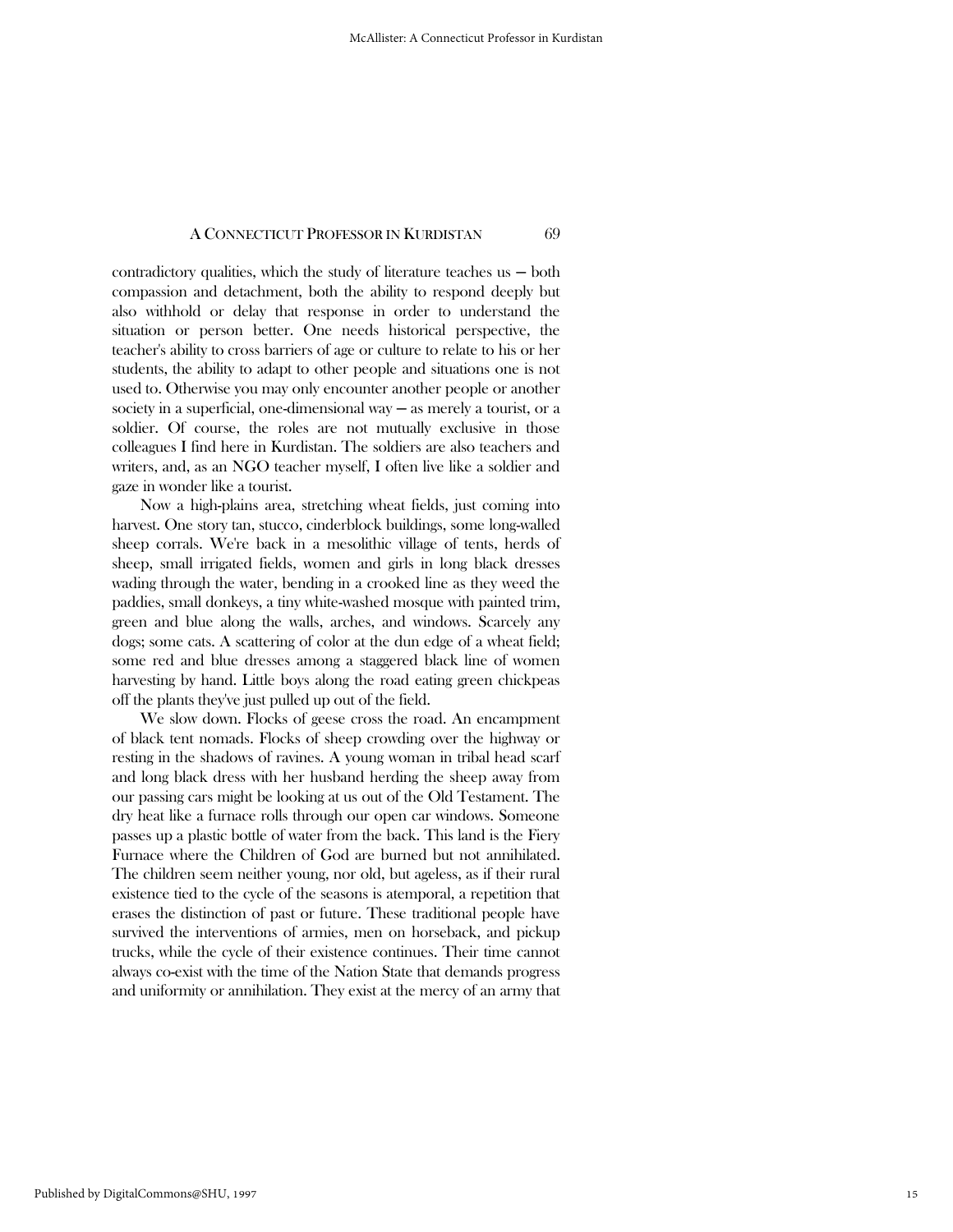hovers at their borders like a sword of Damocles. Inside our Toyota time is linear, relentless, passing, irrecoverable.

 Occasionally a stork wheels high in the sky where I would ordinarily expect to see vultures in the updrafts of the American or Mexican plains. Nowhere do I see the raven suddenly slanting across a field and clattering to rest in a tree. We're passing through eroded, arid hills that resemble sand dunes swept and sculpted by the wind. Geologic forces have folded and faulted the land into huge ridges of sandstone eroded out of the rocky soil in long, slanting shelves. Certain slopes, pitted with caves, look black with shale or coal, ocher with iron oxide. Tucked within this geology of oil are green river bottoms with checkered fields and dense stands of poplars, cultivated for use in constructing village houses. The village appears around the bend. Little girls in long dresses hold out bowls of apricots, bags of apples, as we pass. The blue mountain ranges on the horizon have been violently uplifted, then eroded down until they resemble sharpened knife blades buried hilt down in the sand.

 We're at the confluence of two rivers. Our lead pickup pulls over suddenly and stops, the driver comes back to talk to Jean Luc. They are hearing reports over the hand-radios that there is shooting in the frontier area just ahead of us that separates the KDP and PUK peshmerga factions. We drive on a little further to a Kurdish checkpoint and stop by a barrier flying a yellow and green flag. The soldiers wave us through cautiously. Jean Luc doesn't take his eyes off the road as he keeps up a conversation on the hand-radio with the guards in the pickup ahead. For the moment we seem completely alone climbing a winding road in the middle of nowhere surrounded in all directions by a sky burning white in the glare of midday sun. I think of Jean Luc's remarks a few days earlier that you have to stay absolutely neutral politically in your dealings with the factions if you want to operate as an NGO. I wonder if the white flags flying on our fenders will confer a certain immunity from violence on us. A pickup passes us from behind, the men in cummerbunds and loose blouses waving us back; we pull over and stop, then proceed. Our white flags are a safe conduct through the lines.

 As we grind our way up the mountain switchbacks, pickups full of armed men and boys are coming down past us from over the top of the pass. We pass another car like our own flying white flags. More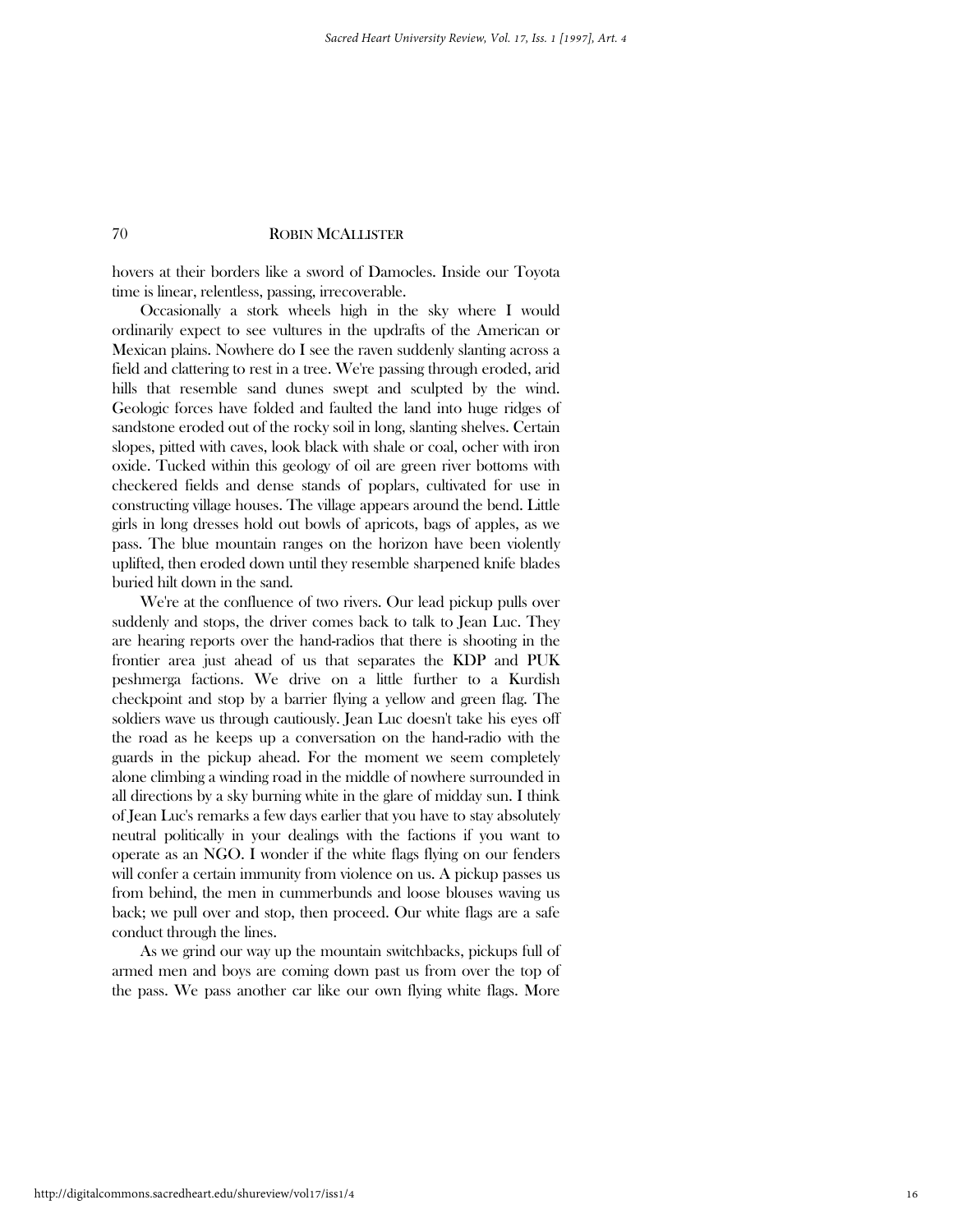pickups with guns mounted on the cab, trucks full of men, jeeps. Off in a field to the right I see smoke as if the wheat is on fire. Up at the summit we drive slowly past a fort and military encampment. The rumor over the radios is that KDP soldiers have attacked a PUK village. We come up fast on a pickup, pull out into the other lane, and pass. The men in the truck are holding tires, chairs, kitchen utensils in their laps. We're passing piles of carpets, brass lamps, TV's, furniture on the side of the road. Groups of soldiers stand around waiting for a taxi or pickup to transport some poor family's looted belongings back to their camp. Some soldiers are filing into the backs of trucks and buses to move to the conflict. Coming back down the road someone is waving a rifle as if intoxicated or exalted with the momentary feeling of having won the big game. I'm taking photographs through the windshield of the Range Rover as we slip past the groups of soldiers caught up in their own world for the moment, ignoring us after a quick glance at our white flags and the logos on the vehicle doors proclaiming our neutrality.

 We have to detour around this conflict by turning off the main road onto a single-lane dirt road past purple thistles, white hollyhocks, and ``reels," wild oleander growing wherever there are wetlands  $$ clusters of pink blossoms against dark, glossy leaves ─ and stop at a crude checkpoint, rocks laid across the road. Jean Luc and the guards in the pickup ahead talk to the peshmerga soldiers at the barricade. We wait; the sun beats down on the cab of the Range Rover. Little boys have come up to the side of the road from a few stone houses on the other side of the small river that runs along the road. They dare each other to get closer to our vehicles. Like most combatants I've seen so far, the young men in cummerbunds, baggy brown trousers, and kalashnikov rifles looking us over appear bored, tired, and dusty. I make eye contact with a rumpled, pleasant looking peshmerga boy, open the car door, and step out to stretch my legs. I tell the soldiers I'm an American professor come to teach English. The boy speaks English: ``America good. Democracy good. Germany, France, America. Democracy.'' We smile and shake hands all around.

 The boy speaks tells me that he had been studying at the university at Mosul before the war broke out. I tell him I hope he'll be able to resume his studies again, but, looking resigned and noncommittal, he doesn't reply. He invites me into the tent next to the road where they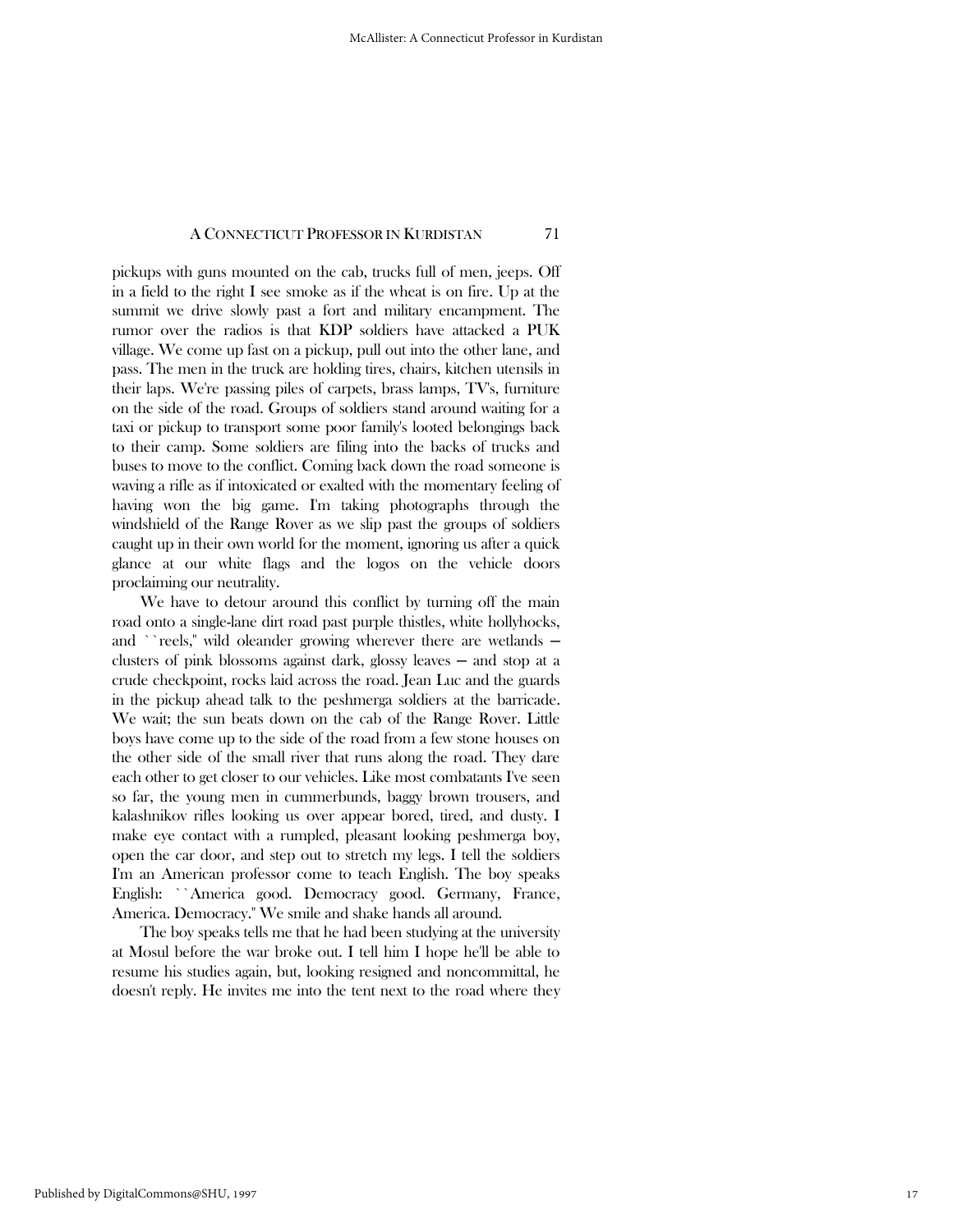are quartered and offers me a Pepsi, water, and a cigarette. We sit and make conversation in simple English phrases. For a moment I've brought back memories of an earlier time, carrying books, being a student, that must seem very unreal at this moment inside a guard tent smelling of hot canvas and cigarette smoke, canisters of ammunition, bags of rice. His blond, smaller friend with a sad face has sat down on a bunk bed with his rifle between his knees. Francoise, the French midwife, and Bayan have joined us from the Range Rover while Jean Luc awaits radio reports from ahead on the road. Bayan is a city woman and university graduate with a keen analytic mind. She looks at me as if I'm very naive striking up a conversation with these country rednecks in uniform out here in the middle of no man's land.

 Taped on the inside of the tent is a photograph of the local warlord and a poster commemorating the execution of a beautiful young university student, a woman, Laila, arrested by Iraqi police in Kirkut in 1974 for her political activity. In one corner she looks out at us from her student ID photograph. Below, the poster artist has told the rest of her story with two black silhouetted scenes that to me convey the starkness of sacrifice more emotionally than a photograph of the actual event. In one the Iraqi gallows stands open, an efficiently designed machine looking a little like a construction crane, while a soldier with a rifle prods along a woman in a long dress and kerchief, her hands tied behind her, her head bowed to look down on the steps she mounts. In the next she sways from the gallows, her full skirt riding the air, her head gently bowed, as if consenting to her martyrdom. I ask the Kurdish soldiers if I can take a photograph. At first they say no; then, after removing the photograph of the clan leader, they let me take the shot.

 Outside the tent the day is even hotter. I walk across the road and wash my face and hands in the river. Little boys are swimming next to the bank. Frogs leap into the water, minnows swarm, as I pick my way along stones of a country creek that again reminds me of childhood days in Ramah, Colorado. A little girl ─ already a miniature adult village woman at six or seven  $-$  hops from stone to stone to cross the creek balancing a pail of bread and food for her brothers in the tent up on the road I've just left. Most of the village women wear black, but a few, like this little girl, wear red dresses, full length to her hands and bare feet, trousers underneath covering her ankles, a black headcover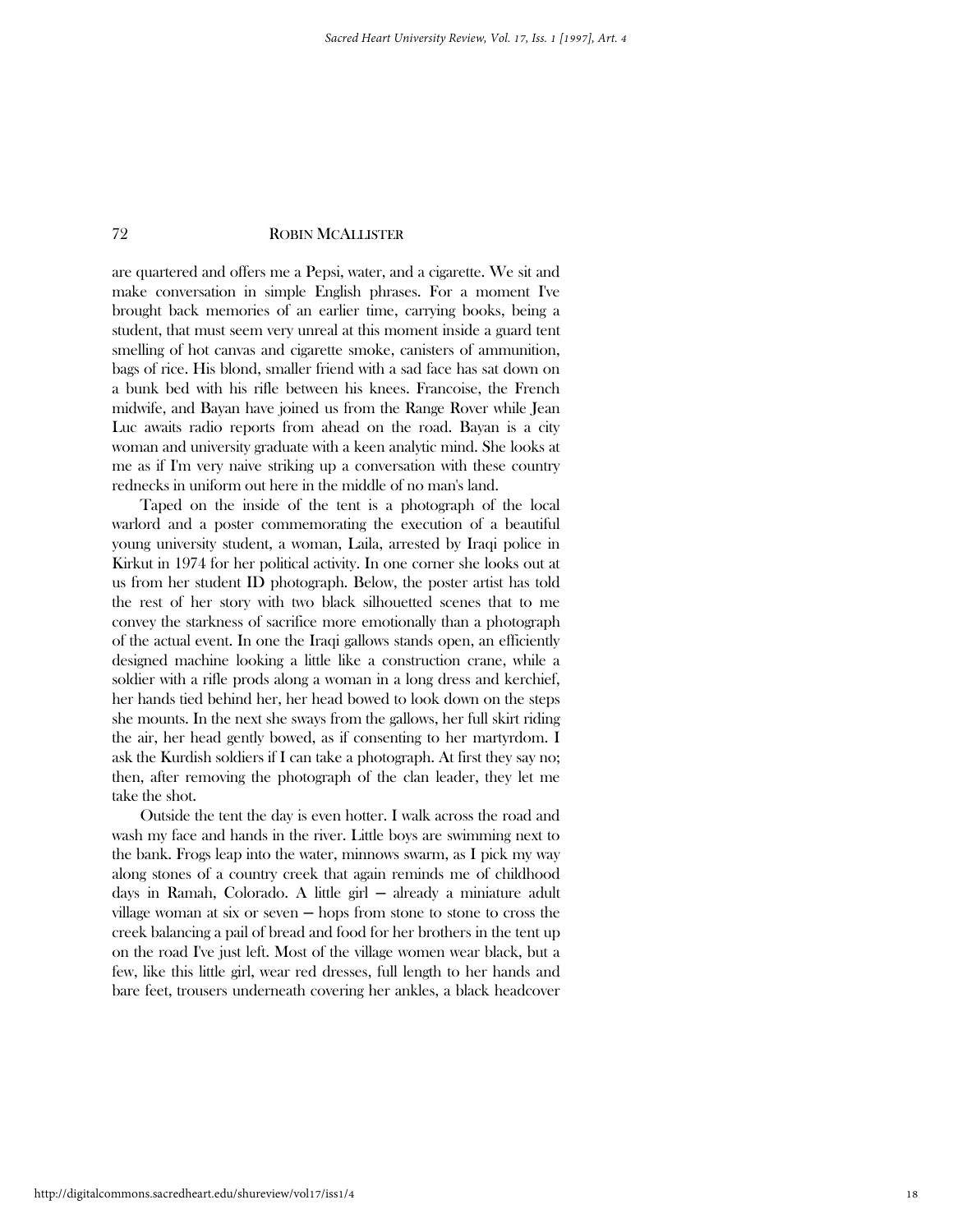extending over her shoulders.

 Finally we receive permission to proceed. A few miles later we reach a more official checkpoint, the de facto ``border'' crossing between territory controlled by the KDP and that controlled by the PUK, a heavily guarded gap in a stone wall cut by the road. It's two o'clock in the afternoon; we've been on the road for five hours. We drive through one of Saddam's resettlement camps, cinder block houses without mortar, desolate. Ahead of us a big lake or reservoir shimmers in the heat; its turquoise hue looks unreal. In the heat out here anything could be a mirage. The nomads have pitched circular, brown tents out in the stubble of the harvested fields. Suddenly as we pass rice fields, I see water buffalo immersed in water up to their backs and horns. The land away from the river is lunar, gray, smoothed by erosion. We stop at another checkpoint before crossing a bridge.

 Around three we pull over at an open-air restaurant. A bowl of water mixed with yogurt and ice is wonderfully refreshing. I'm sick of sweet drinks, tea or Pepsis. The owner is keeping two white doves in a cage, a tame quail in another. He brings out rice with raisins, a tomato and bean soup. Back on the road I'm playing a Jackson Browne album from the '70s: ``I was lying in a burned out basement with the full moon in my eyes, hoping for a replacement when the sun burst through the skies.'' A jagged mountain rises up ahead of us very blue in the late afternoon haze. We are near Sulaymania now. One of the guards tells me the mountain is named Sarah. Checkpoints, resettlement ghettos, men walking with kalashnikovs along the side of the highway. I see what looks like the ruins of a very ancient fortress on top of a hill across the river.

 Now the late afternoon sun is turning the mountains into huge gray blades of stone jutting into the air. The villages are almost invisible, lost in big, empty valleys; only a few horizontal shadows mark them off against the earth from which their stone walls have been taken. Sunflowers planted in the fields. A gigantic, grey Iraqi army fortress, backdropped by grey mountains, stands all alone in the empty plains. We pass a large artillery gun being carried in the bed of a truck. ``Doctor, my eyes can't see the sky. Is this the price for having learned how not to cry?'' Jackson Browne sings. A cement plant off to the right. Sulaymania ahead, a city on the plain. The Assyrians, Alexander the Great, and many others before him and after, have passed this way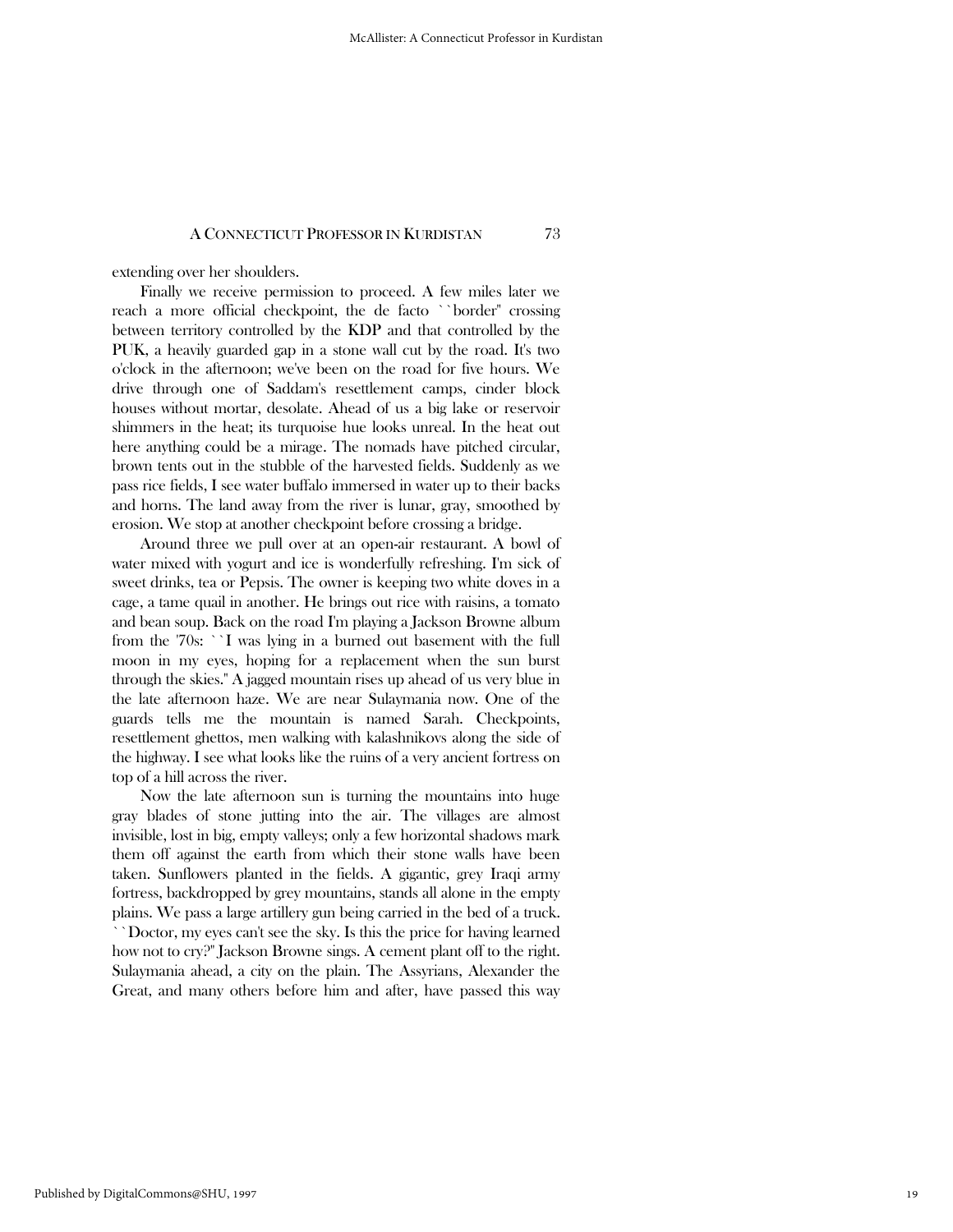before. The outskirts of town are the usual pre-fab concrete military housing, now occupied by refugees displaced by a genocidal campaign to destroy systematically the villages and people close to Saddam's Iranian enemy. Among the buildings deteriorating in the sun, shanties, tents, goats, patient sheep, old men, and children crowd up against the walls.

 We pull up to TDC headquarters in Sulaymania. Jean Luc's Kurdish sheep dog, Lola, runs out to us and jumps into the Land Rover with us. Less than a year old, she looks like a large German shepherd with a curled, bushy tail. There is staff to meet. Knowing my love for watermelon above all other sources for quenching thirst, Francoise is kind enough to tell me there is some cut up already in the refrigerator. Lola may still smell traces of my own golden retrievers on my boots. She sniffs them very thoroughly, and, when I sit down, rubs her flanks and back against the foot of my crossed leg. Now she rolls over on her side, reaches up from underneath and begins chewing and mouthing the sole of my boot. I begin teaching her simple commands by taking a piece of watermelon out of my mouth, walking off, then calling to her, ``Come!'' The happy omnivore eats the watermelon with no hesitation. Many of the staff are indifferent, hostile, or afraid of Lola, who is considered an unclean, forbidden animal by many Muslims. The Kurdish cook has learned to love her, however, much to his credit and her benefit.

 This morning I'm sick, listless, but I keep it a secret from everyone but Lola. I accompany Bayan, Faraidoon's wife, out to Qardagh, a village outside of Sulaymania being rebuilt in an area previously targeted by Saddam for complete depopulation in the ``anfal,'' the genocidal campaign involving even poison gas, of 1986. The countryside is the same steep hills, dry sandstone cliffs, and winding roads I'm familiar with from the drive from Dohuk to Sulaymania. Farmers are threshing their wheat right on the asphalt surface of the road. We slow down and drive cautiously around the sheaves. It is hard to picture villages in huge, dry valleys and steep ridges of sand and limestone.

 The Iraqi government declared this a military area, moved women and children to ``collective towns,'' detained and ``disappeared'' men and boys, poisoned wells, and dynamited the houses. There are stories about mass graves in Hafer Albaten, a place in southern Iraq near the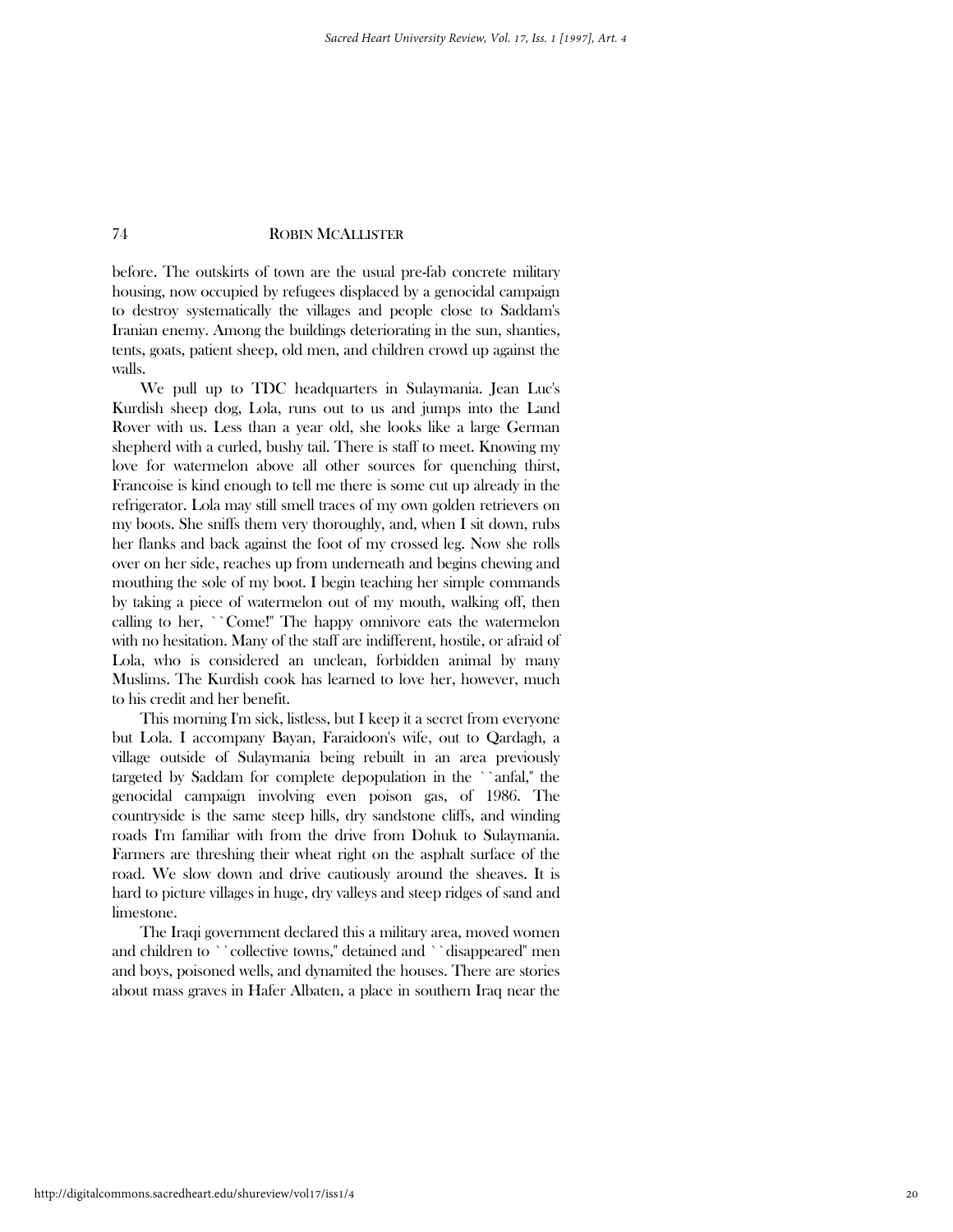Saudi border. You could not escape by leaving your village for the city; the police know the identity of each and every person in a city neighborhood, and you could not find or forge identity papers. In the euphemistically named ``collective towns'' you see only very old men, children, and many, many women. They cannot remarry because their husbands have ``disappeared,'' but cannot be proved dead. Some children, some say, were just taken by the Iraqis; some sold in Kuwait and the Gulf States. There is no closure for anyone's life, just a feeling of suspense as the genocide has been arrested for the moment, but may resume again.

 As I listen to Bayan explaining the TDC project in the village, she realizes I'm sick. I have to lie down. In a few moments we're retracing the country roads back to our headquarters in Sulaymania. It feels like the result of bad water. I lie down and sleep from midday through an evening and night until eight o'clock the next morning. I remember friends and staff coming up frequently to ask if I want anything or offer water or food. I remember Lola jumping on the bed, standing over me, and licking my face. Now the fever has broken, the nausea gone, and I'm feeling weak but normal again. I don't want to think about what my doctor might say about the medicine I took, but at least it worked fast. Amoebas, adios. I sit downstairs and copy my Kurdish students' essays into my journal in case they need disguising as personal journal rather than political essays to get past the Turkish checkpoints in a few days. Tomorrow I must leave Sulaymania to return to Dohuk and then ─ homeward bound through Zahko, Diyarbakir, and Istanbul.

 I shall miss the long conversations with writers, archaeologists, artists, and others whom Faraidoon has arranged for me to meet. Most I shall miss his analysis of the educational system, philosophy of teaching, and analysis of the conflicts which create the needs that he and the other staff at TDC are trying to fulfill. I feel humbled to have so many hopes for rebuilding lives placed in the hands of teachers like myself. The teachers I meet understand the political conflicts around them with a mentality completely different from the tribalistic thinking of their leadership, who draw their strength from the displaced villagers more than the urban intellectuals and students. Earlier I had gotten out of bed to meet with an official from the PUK, who had ``requested'' an interview, under the impression I was the same person as an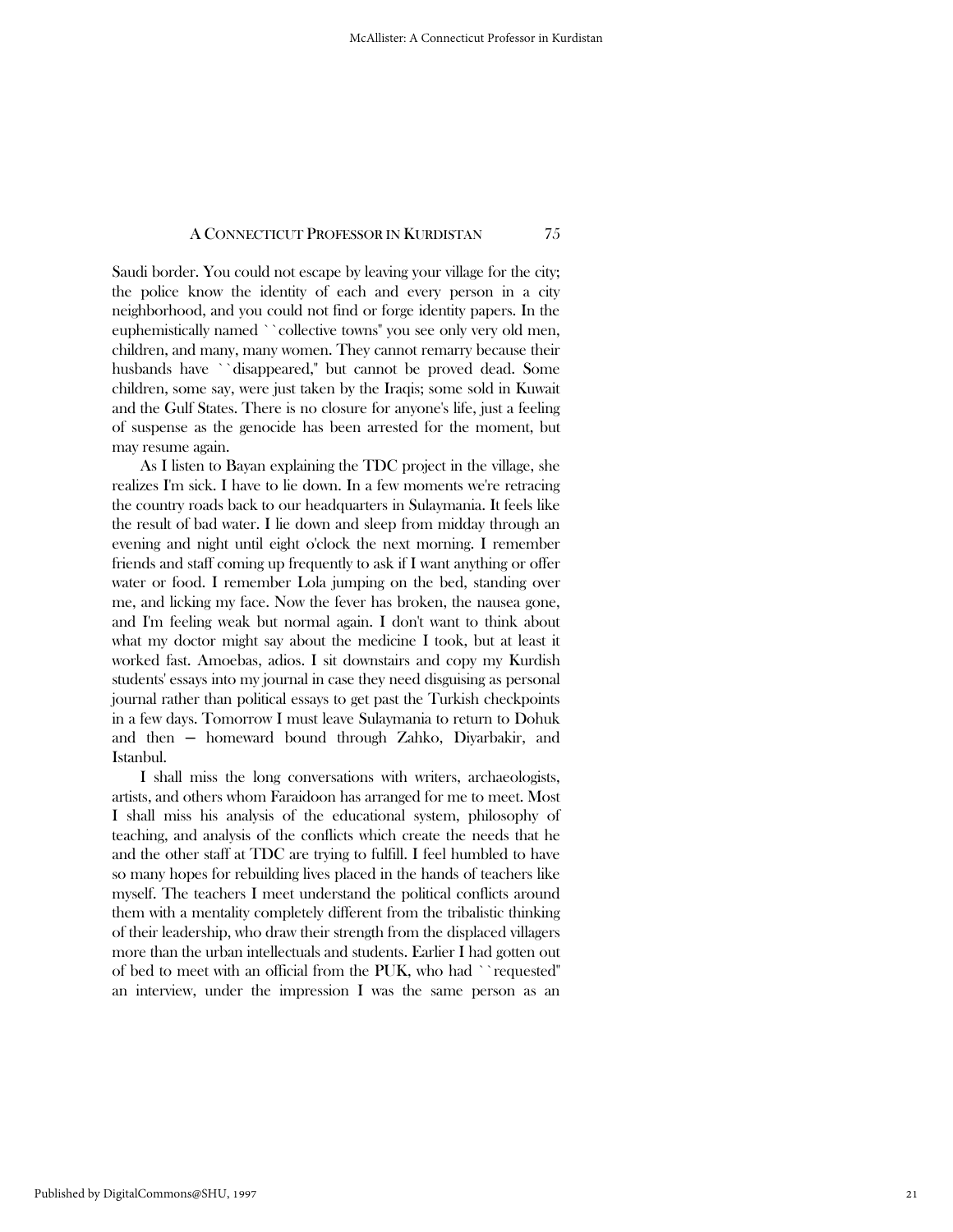American journalist who had passed through the city a few days earlier. He had lived in California for many years and knew how Americans think. I had been impressed by how much everything and everyone was known in Sulaymania to all authorities. I wasn't surprised when a UN person told me that anything said or done was quickly reported to any of a number of security agencies operating everywhere, including the Iraqi.

\* \* \* \* \*

 I say good-bye to Sulaymania. Jean Luc, Saran, our driver, an older peshmerga guard, and I are passing once again what I call the ``blade'' mountain outside Sulaymania. The Toyota pickup leads the way in convoy again, flags flying. In the early morning flocks of geese and ducks start across the road in straggly lines, flocks of sheep spill over from the hills. I notice a big stork riding the thermals, two others perch on a power pylon, and  $-$  quite unexpectedly  $-$  a fourth lifts off from the ground with clumsy, slow wing beats as we pass. We're climbing the side of a layered, tilted ridge, looking down into the dry valley below. The logic of the landscape is dictated by the harder limestone or sandstone ridge with softer layers, often shale, between them, eroding, shifting, sliding. We ride the switchbacks down the other side of the ridges into an ancient town, Kuya, in a broad, flat valley. Cypress trees, olives, pines, ancient mud brick walls, an old fortress on a hill. It is difficult to distinguish ancient ruins from modern walls among the low, flat roofed, one-story houses stacked on top of each other in tiers up the hills. Men with rifles in dark brown peshmerga attire; crowds of women in black dresses.

 Today we are skirting the area of fighting we drove through a few days earlier by driving further south almost to Erbil. Toyota pickups are everywhere; one passes us loaded down with truck tires. Against a red hillside a black tent, sides rolled up for ventilation. Women in black. An old man walking with a huge bundle on his back. Donkeys with red and black wool saddle blankets. A young girl pulls her tan head covering back from her face. Our first checkpoint, like a construction site full of sandbags. Soldiers patrolling.

 Now we've passed the ``border'' from PUK territory to KDP country. Way up on a hill on the horizon is the KDP leader Barzani's house, a large gray structure surrounded by a wall that I first mistake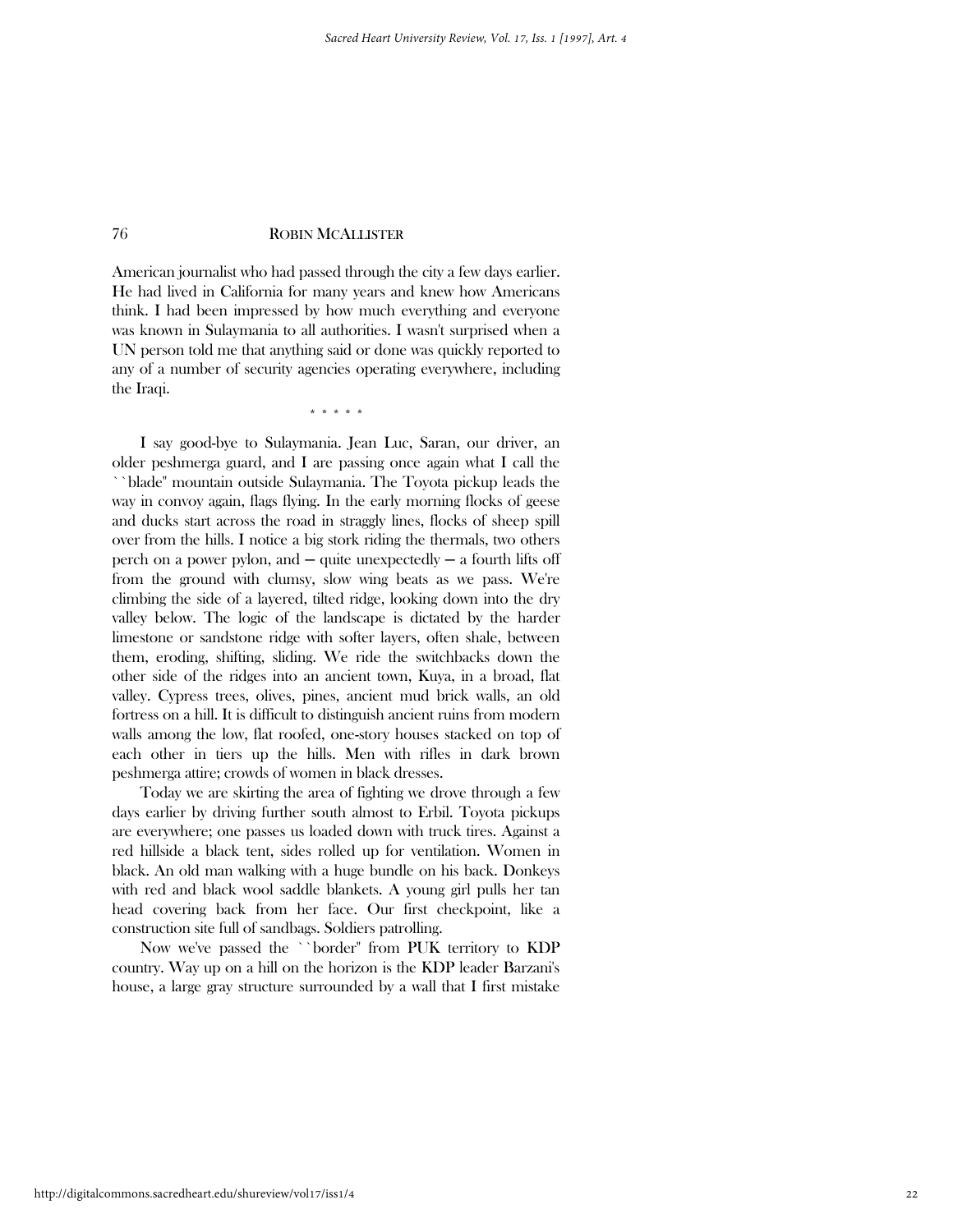for one of the ubiquitous Iraqi fortresses. We stop in the next town, Sulachkdim. One of the vehicles is overheating; water boils and steams from the radiator before we get parked off the street. We have lunch while the drivers work on the Toyota. At last I discover that ``lady fingers,'' as my French friends call them, are okra. Jean Luc and I say goodbye. He'll return to Sulaymania and send me along with a guard and Saran driving. It is hard to say goodbye to someone I've come to respect and like so much over the last few weeks. Here on an NGO project the sense of mission and the intense conditions forge friendships that in normal conditions might take years of acquaintance. Jean Luc gives me some last words of advice, some personal letters to friends in France to be mailed after I get back, money and documents for other TDC staff in Dohuk and Diyarbakir, and we shake hands farewell.

 Saran with his professional, almost military manner, muscular build, and serious driving inspires complete confidence as I set out into the hills again, chasing the afternoon sun toward Dohuk. A little girl helping her brother herd sheep. Long blue-green print dress, cotton trousers, bare feet. A cemetery outside a village on a rocky hillside. Tall, thin stones at the foot and head of the graves, tilted, hard to see against the other stones of the ground itself. Smaller stones under two huge old trees with lopped branches. By now, two o'clock in the afternoon, the drinking water in my bottle is warm enough for a teabag, unappetizing. We're coming to a river, incredibly blue as it flows between hills yellowed by the descending sun. The sky is cloudless. The mountain ridge against the horizon looks like an open mouth about to take a bite out of the sky.

 We're playing Joan Baez on the cassette player now, and ``The Brand New Tennessee Waltz'' makes me homesick for my wife. Out to the right, cliffs with houses built into caves. More small cemeteries, the graves laid in the direction of Mecca, Saran tells me. Off in the distance farmers are throwing huge forkfuls of wheat into the air to let the wind blow the chaff away in long, smoky-looking puffs. White tent nomads with a herd of sheep, their tents pitched in a field next to the road with big cargo trucks going by. Did William Henry Jackson see a similar juxtaposition of tribal and urbanized culture in Wyoming in 1896? Then, too, frontier forts dominated the settlements, and remnants of tribal people, some still nomads, pitched tents near towns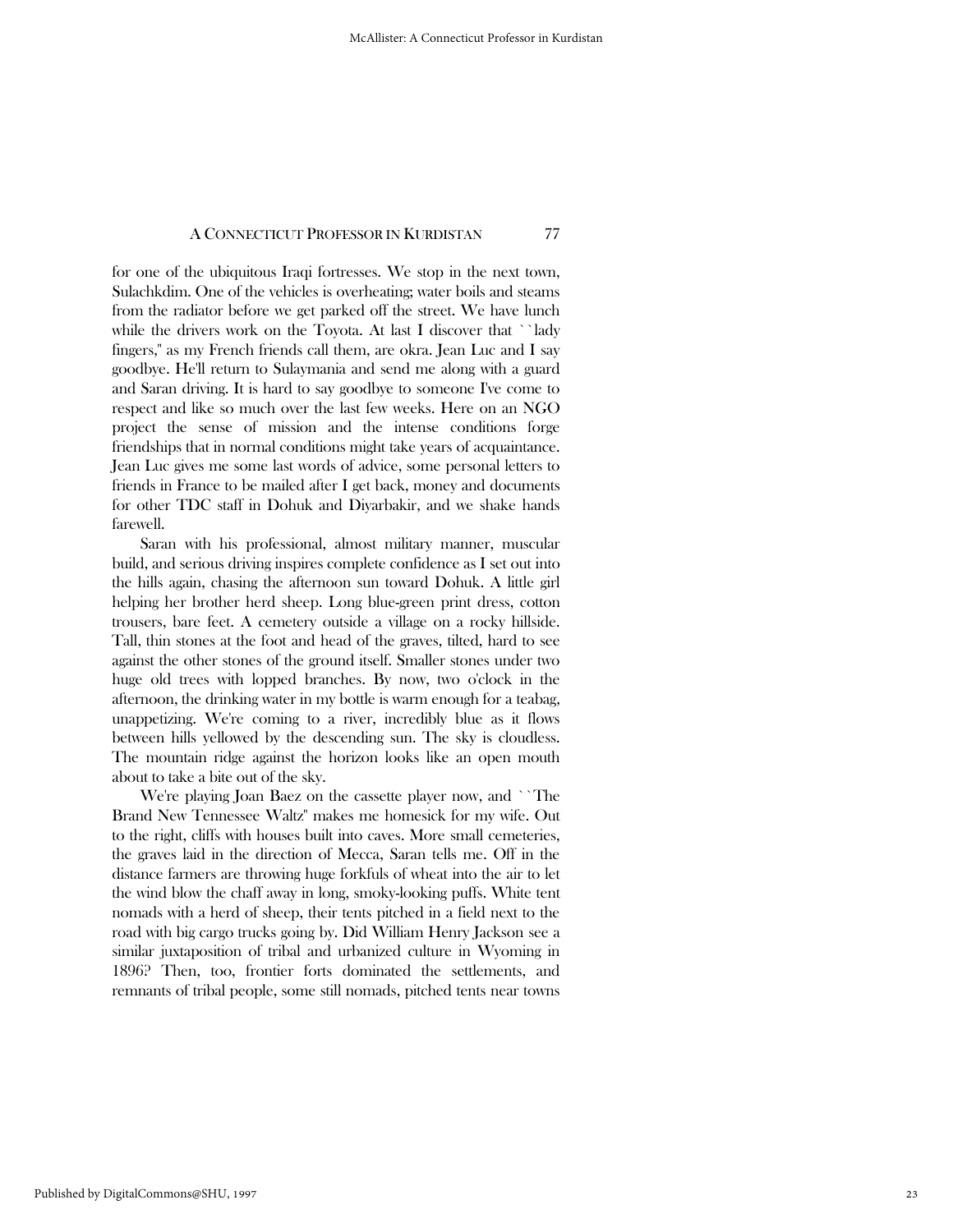and railtracks. Manifest Destiny is transformed into an historical determinism that seems obligated to repeat the crimes as well as the stages of development of earlier national states. Faraidoon calls this ``old thinking,'' his most severe criticism of political problems in Kurdistan.

 A large jay, striking with blue and black wings, flies across the road. Now what looks like chaos, a moment of dread for me, as we get close to the outskirts of Dohuk. At first I think it is factional fighting again, but it is only a wedding party. Taxis, pickups, buses, trucks full of young people hanging out the windows, sitting on the roofs, waving scarves, weaving in and out of traffic and across the lanes. Saran drives ahead steadily, and, as we pass through the wedding party, I realize that this is a rare occasion for these young men and girls to flirt and show off to each other.

 I feel as if I am coming back to a home rather than an office as I unpack in the upstairs bedroom at the TDC headquarters and walk out onto the roof to look over the neighborhood of Dohuk spread out below. Dohuk is a small town, not a city like Sulaymania. Everything is more traditional, less developed. No air conditioning here; toilet paper only for Europeans and Americans. As we unload the Range Rover, Azad has welcome news for me. We're on our way to Amadia, an old city with walls and fortress from Roman times through Byzantine to Muslim. It's late in the afternoon. We'll only have a few minutes of twilight, but Azad knows how much I love the traces of ancient civilizations to be found everywhere in Kurdistan. The archaeological sites, ranging from Neanderthal caves to the ruins of Ninevah are being looted by soldiers, officials, anyone who needs to raise cash quickly. An archaeologist in Sulaymania pleaded with me to tell the outside world that not just Kurdistan's past but the world's heritage is rapidly disappearing at the hands of looters. We drive through Barushkia, a northern slum growing out of control along the road north of Dohuk. We wind over hills toward a range of mountains, now remote and mysterious in a setting sun that leaves some things in dark shadow and others bathed in golden light. We drive by a casualty of war, a resort town in the mountains, its replicas of Swiss chalets ruined, shelled, occupied by refugee families.

 Mountain ranges converge from all directions now. I follow the ridge of one range until I see a building rising up from Mount Gara,